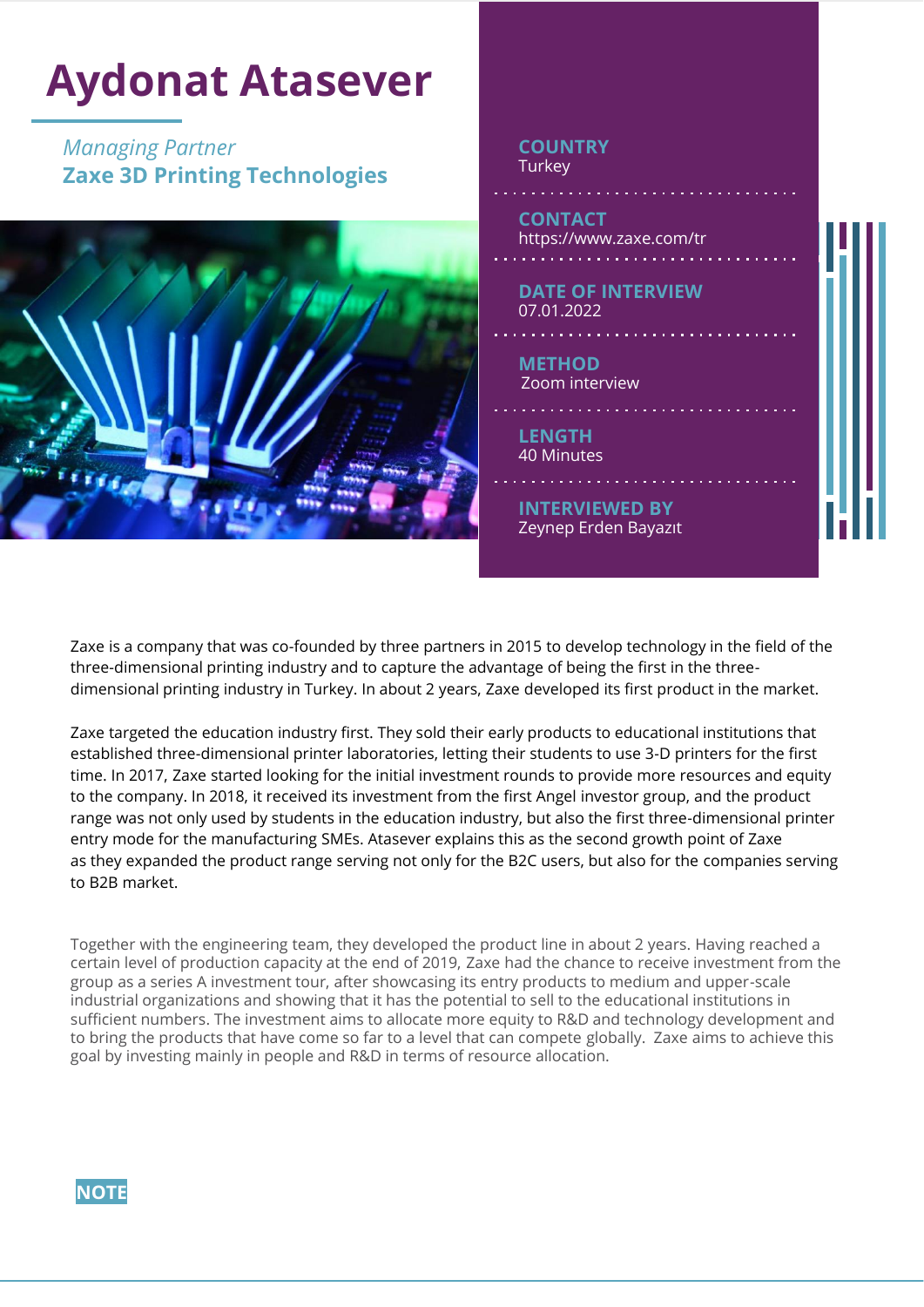## **Understanding of Growth**

According to Atasever, growth is essentially their sales figures, as well as their market share. Zaxe could not be differentiated from other competitors in the markets without technology development. That's why they invest in people.,

As Atasever explains, Zaxe's initial growth was focused in production, the engineering team worked on new products. Starting from the end of 2020, their strategy turned towards sales and marketing to increase their penetration into global markets. Along with the digital advertisements, there has been growth in the online environment so that they can penetrate the markets quickly. At the same time they hired a product purchasing engineer, to manage their supply with more competitive prices or more competitive features.

As a company, Zaxe aims to grow completely organically. They grow based on technology, investing in people and R&D, developing a sophisticated product range fitting the vertical market needs.

# SME GROWTH **SME GROWTH**

## **Motivations for Growth**

As a startup, Atasever tells, growth is natural and demanded for attracting investments. In addition to this, self confidence is necessary for the whole team to believe that they can compete globally. Zaxe workers attended one of the world's largest fairs in Frankfurt in November, which boosted their confidence. 'We were more motivated, not only as the founders or investors, but also the whole team including the junior staff'.

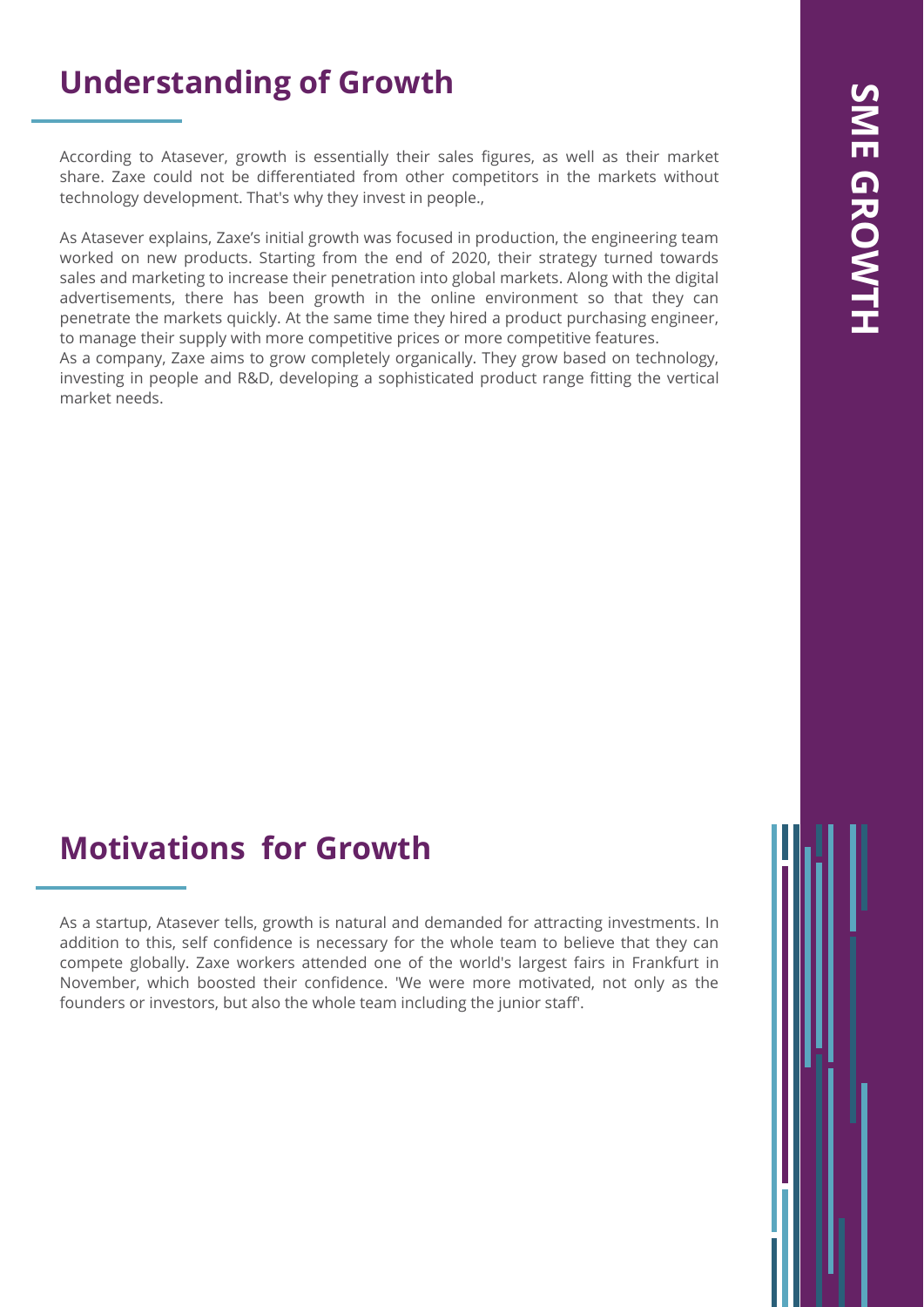## **Challenges from Growth**

At the present, Atasever stated that, Zaxe's biggest problem is scaling the production. Atasever said,

**"**

**"** *We know how to design the product correctly. We know how to do the right engineering. We can make the prototype and the manufacturing for entry level to the market. But we encounter a big breakdown in scaling.We don't know how to grow 100 times bigger than our current level. With our engineering knowledge and experience, this is the biggest challenge in Zaxe.*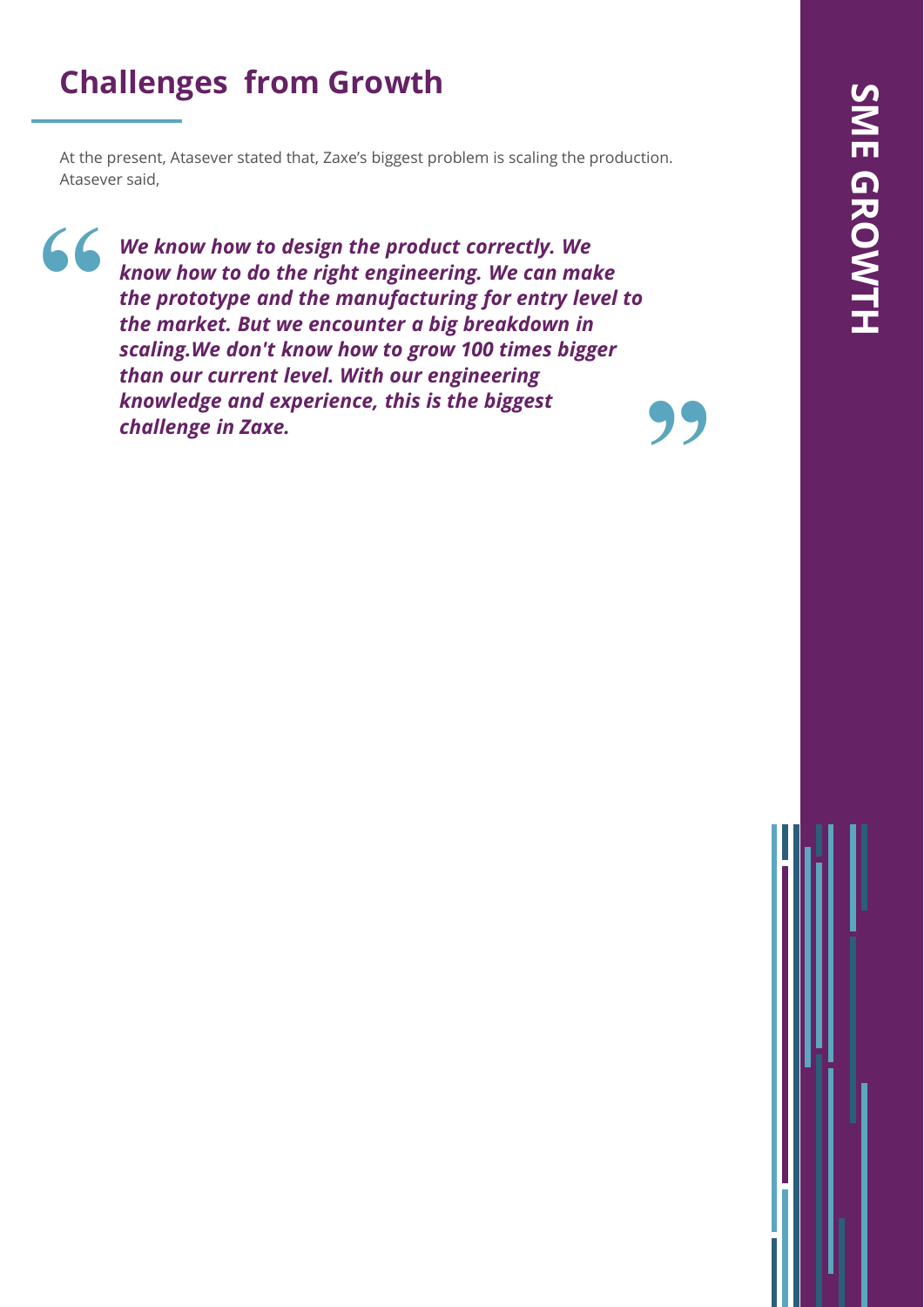## **Key Success Factors**

Atasever said that,

**"**

*In our KPAs, there are two KPAs on the Sales and Marketing side, the number of products produced and sold is tracked on conventional excels and reports. In addition to this, expanding the product line is what our engineering team works on.*

**"**

## **Business leader importance**

Atasever said that, working together as a team in product development is the reason of success.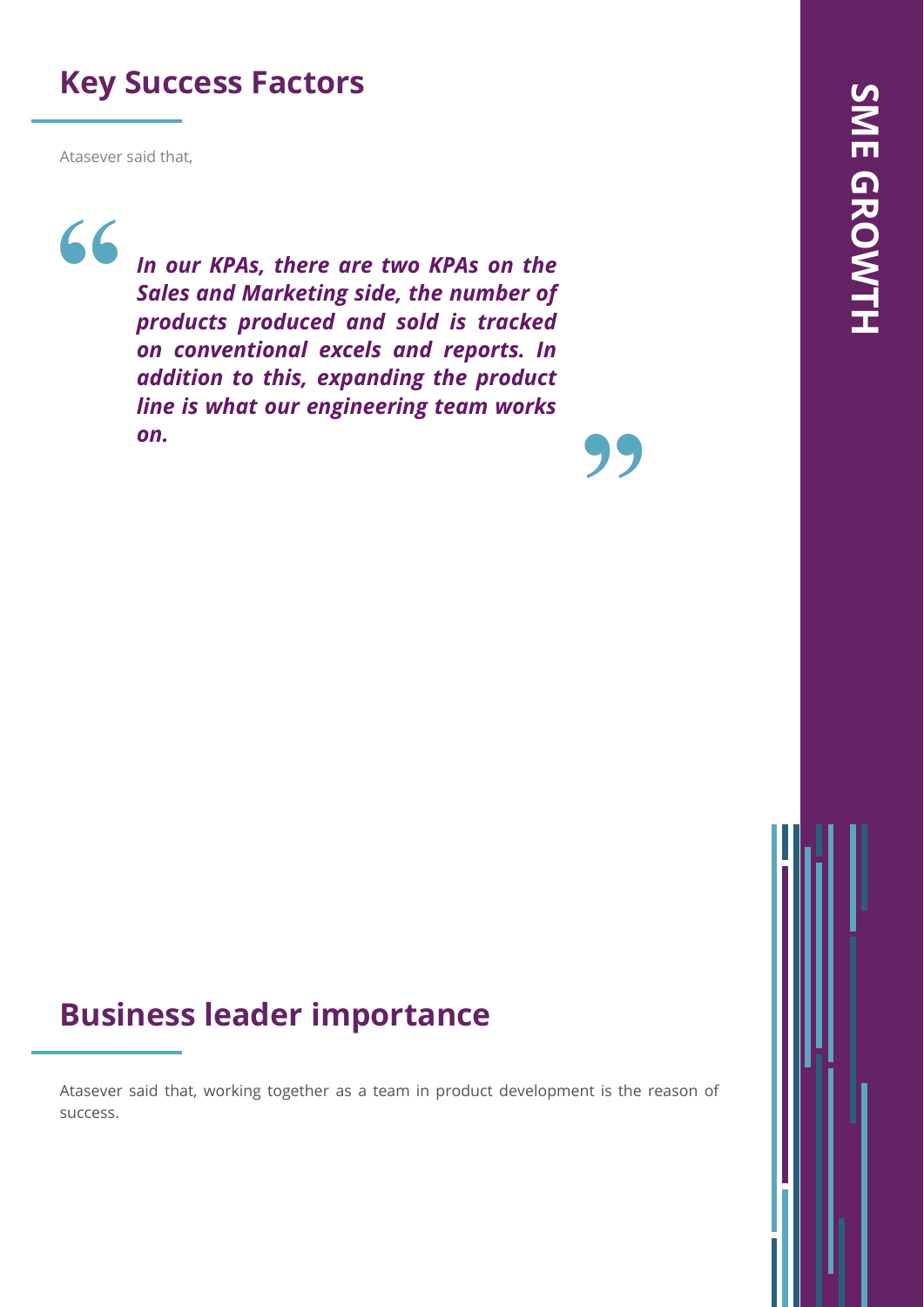Atasever stated that cooperating with universities is first on their agenda this year . They already have relations with universities through students, so that's something they are experienced in . Students find them and they let them learn and gain experience with their products . But now as Zaxe needs to expand its manufacturing capacity, they would like to work with an academic who is an expert in plant design and industry 4 , 0 .

*The challenge is they do not know how to contact universities and how to find the right person. The right person is an academic who is willing to work*  **66**<br>The challenge is they do not know<br>universities and how to find the i<br>right person is an academic who<br>on real life challenges with Zaxe.

**"**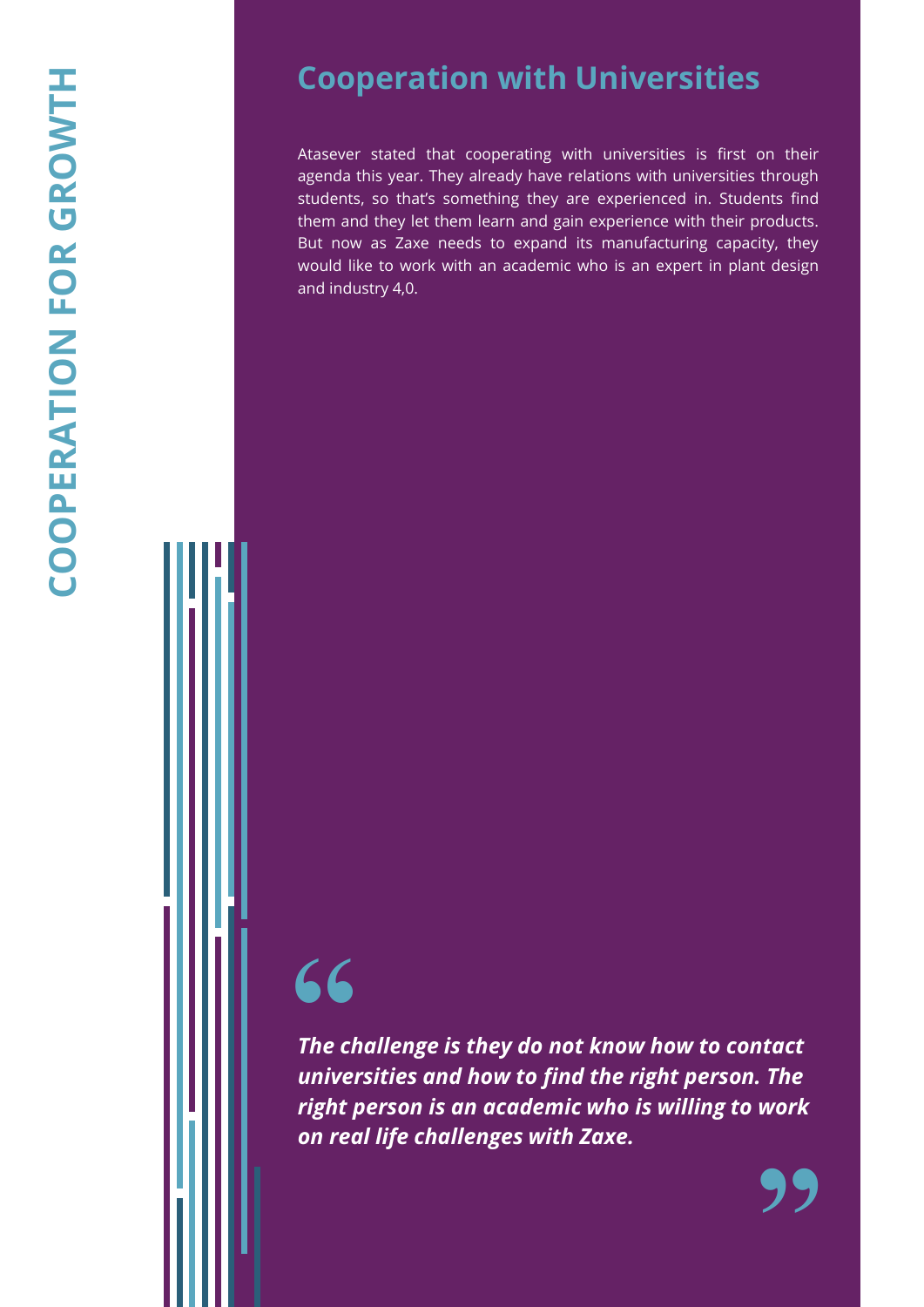

Başar Şahinbeyoğlu founded Acrome Robotics in 2013, one of the second term finalists of İTÜ Çekirdek (İTU İncubation Program). Although there was support from İTÜ Çekirdek and TÜBİTAK in terms of financing during the foundation years, it was not enough in terms of the sustainability of the operations. Then they teamed up with National Instruments, whom Şahinbeyoğlu contacted to buy electronic boards. The company has taken Acrome to the Alliance Partner group.

Acrome Robotics developed automation and robotics solutions for Turkey's leading companies such as Arçelik, Vestel, THY, Aselsan and Roketsan between 2014-2016. In this period, while the company was in the survival stage, Acrome Robotics recruited 4-5 students from ITU as part-time employees and 1 fulltime employee, and the product development process continued under the control of Şahinbeyoğlu. In 2015, Acrome Robotics launched its first products in line with the market research of National Instruments. These products were on laboratory systems and sales were made through National Instrument's distribution channels. In 2017, their initial product line was complete and Acrome Robotics received an investment. In 2018, Acrome Robotics joined the Innogate International Acceleration Program which offers Turkish technology companies access to international connections, business model and strategy development opportunities. Passing the early the survival years, in the same year, Acrome Robotics was able to develop a scalable idea and established the riders.ai, a cloud-based robotics development and competition platform. Reaching a turnover of 400 thousand dollars in 2019, Acrome Robotics has deepened its 5-year hardware focus as of 2020 and reached around 300-400 customers in 35 countries. By 2021, the team had grown to 30-35 people.

#### **NOTE**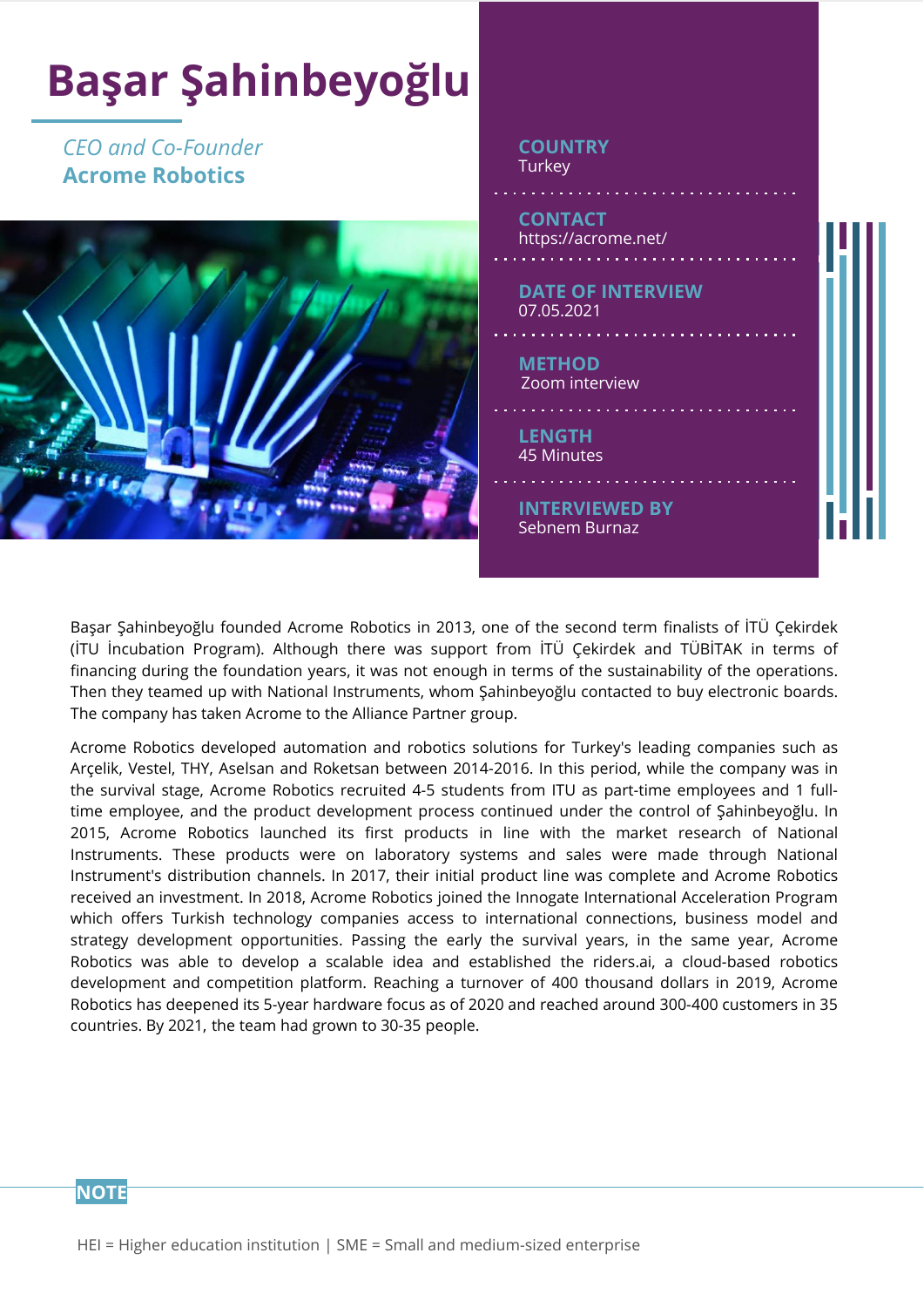## **Understanding of Growth**

Şahinbeyoğlu believes that growth depends on the conditions that make up the company.

## **Motivations for Growth**

According to Şahinbeyoğlu, the desire to succeed and the inability to accept failure were one of the motivations that fueled him. Şahinbeyoğlu adopts the motto "Be very cautious when starting out, but do whatever you can if you set out on the road" and he thinks that it is very important to continue with patience and perseverance without giving up.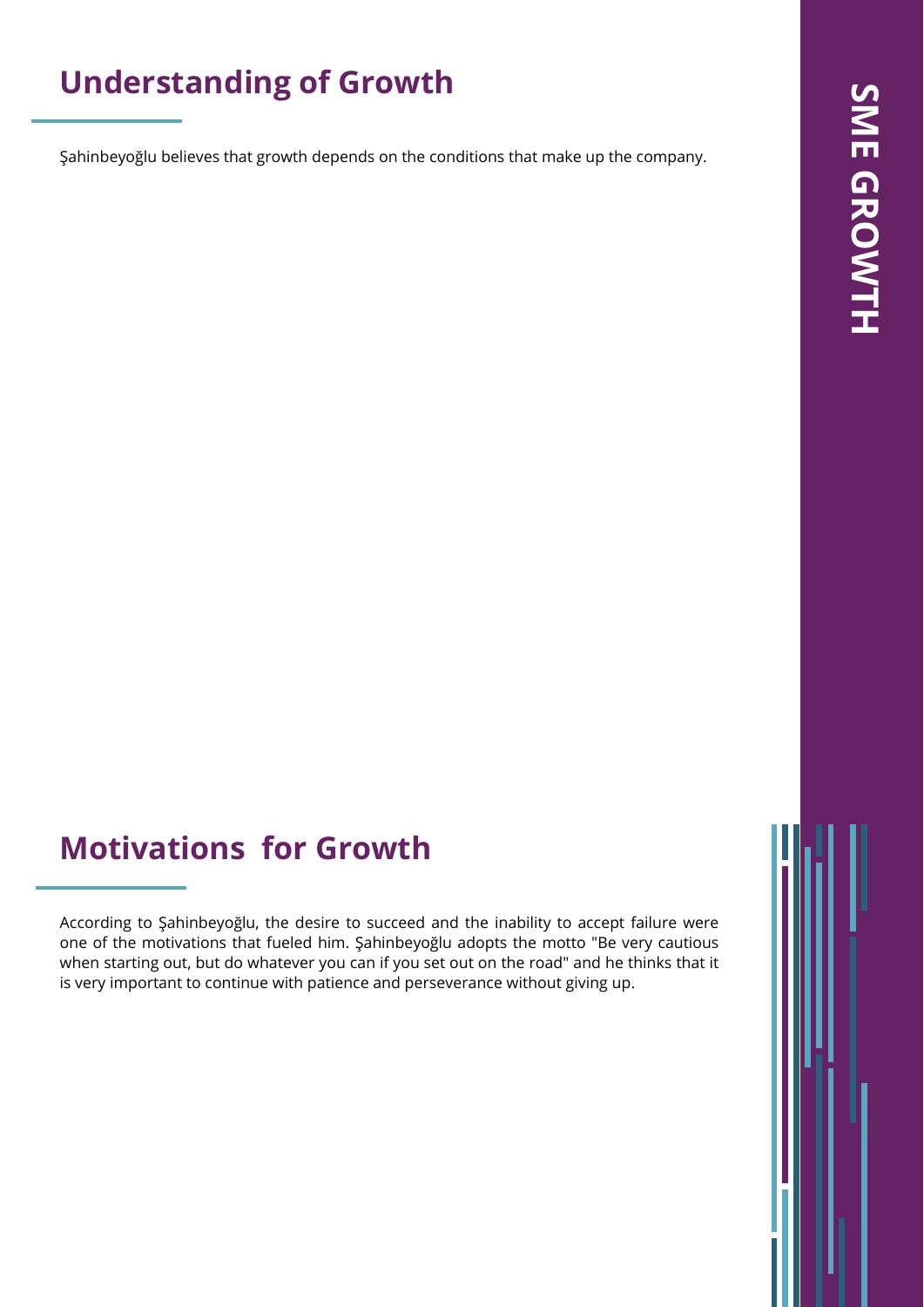## **Challenges from Growth**

One of the first challenges they faced in the growth process was the risk factor. Şahinbeyoğlu said that Turkish Economy Bank (TEB), which had a package and an agreement with ITU Sciencepark to support entrepreneurs, had an incredible support and that they were able to do business with big companies thanks to the letters of guarantee given by the bank. He added that when doing business with large companies, not being able to finish the job and not completing the job in accordance with the regulations were other challenges Acrome faced. Stating that another challenge is capital, Şahinbeyoğlu said that:

## **"**

*The biggest problem Acrome faced in 2015 is the concern of not being able to pay the salaries of the next month.*

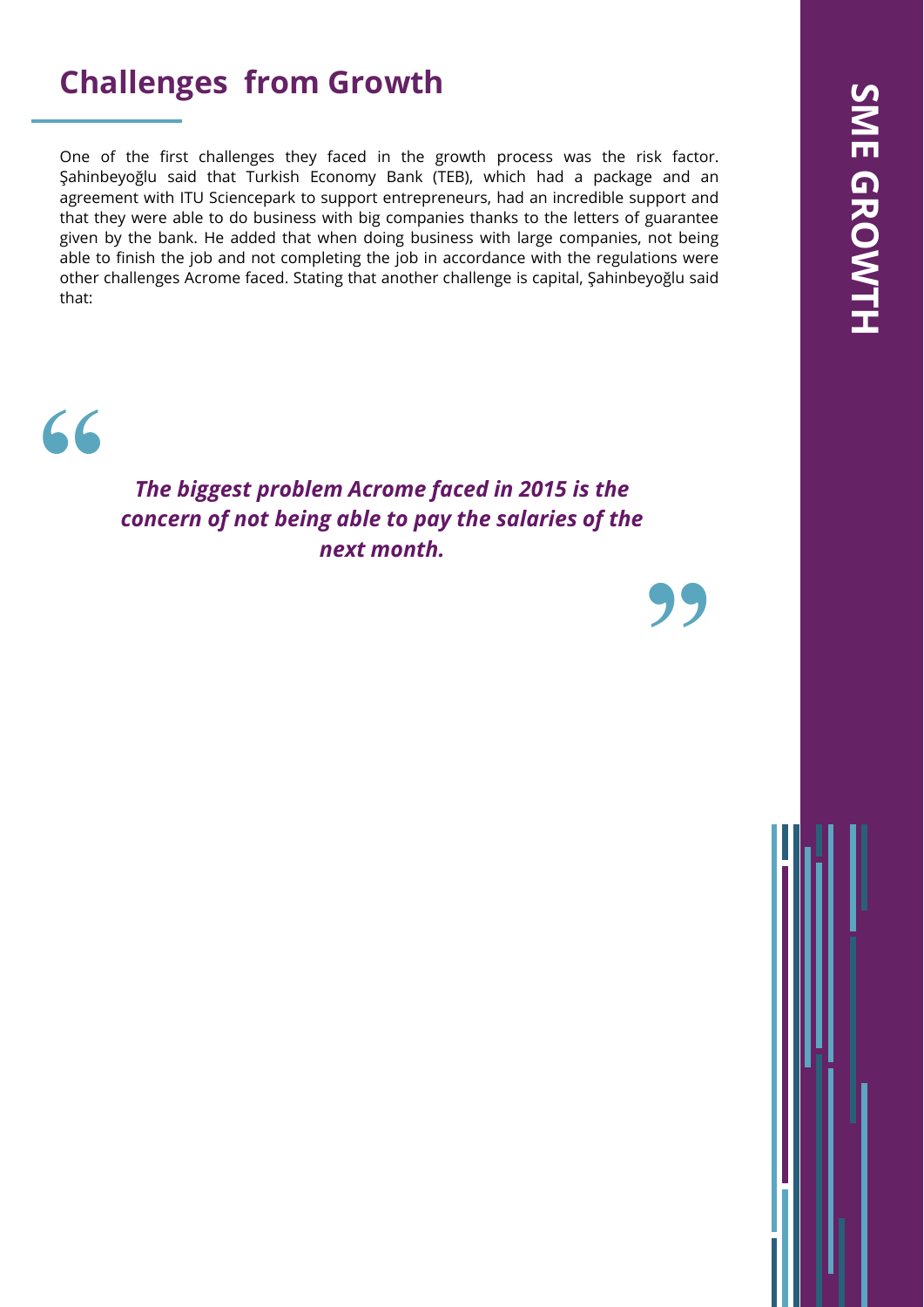## **Key Success Factors**

Şahinbeyoğlu said that in the hardware business where Acrome Robotics operates, there is too much risk and there is not enough financing. In this aspect, Şahinbeyoğlu stated that the right thing to do at this point is to establish a working business model and invest the profits back to business. He also emphasized that one of the key factors is the mutual trust built with the investors. Şahinbeyoğlu described it as:

**"** *"If you don't trust the entrepreneur, don't expect anything from them. Because growth cannot happen in any relationship that is not built on trust. You can't expect any startup to grow unless you also lose Some money."* **"**

## **Business leader importance**

According to Şahinbeyoğlu, being able to empathize, making the employee feel very happy at work, establishing good relationships, providing motivation and determination are the key competencies in leadership.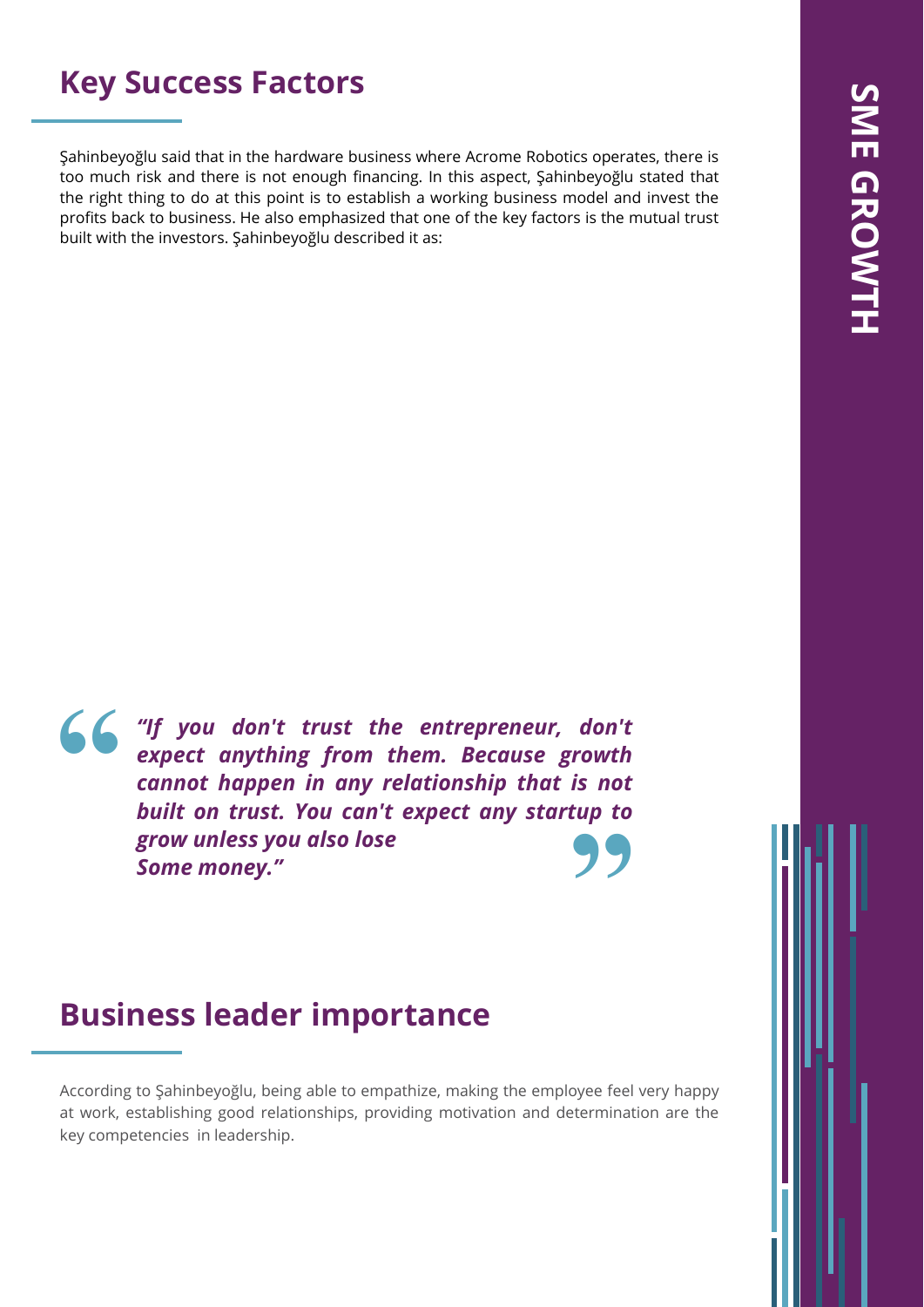### **Cooperation partners**

Acrome Robotics collaborated with National Instruments and became one of its Alliance Partners . Thanks to this collaboration, Acrome Robotics had a chance to have a market share as an SME at the point of survival by benefiting from National Instruments's market analysis . At the same time, the products they produced were also delivered through NI's distribution channels .

## **Cooperation with Universities**

In terms of university-industry cooperation, there were consultancy relationships in the academic segment, but there was no cooperation at the student level . Thanks to their sponsorship of the Turkish Autonomous Robots Conference and the Turkish Automated Control Conference and the connections they got from these events , they were able to establish these consultancy relationships .

## **"**

**99** *Şahinbeyoğlu thinks that such collaborations are very valuable if there is competence in the university. But the benefit here is undecided as to whether there is any benefit beyond consulting. Stating that such cooperation processes are regulated affairs, Şahinbeyoğlu asserts that it depends on what kind of initiative the university will take.*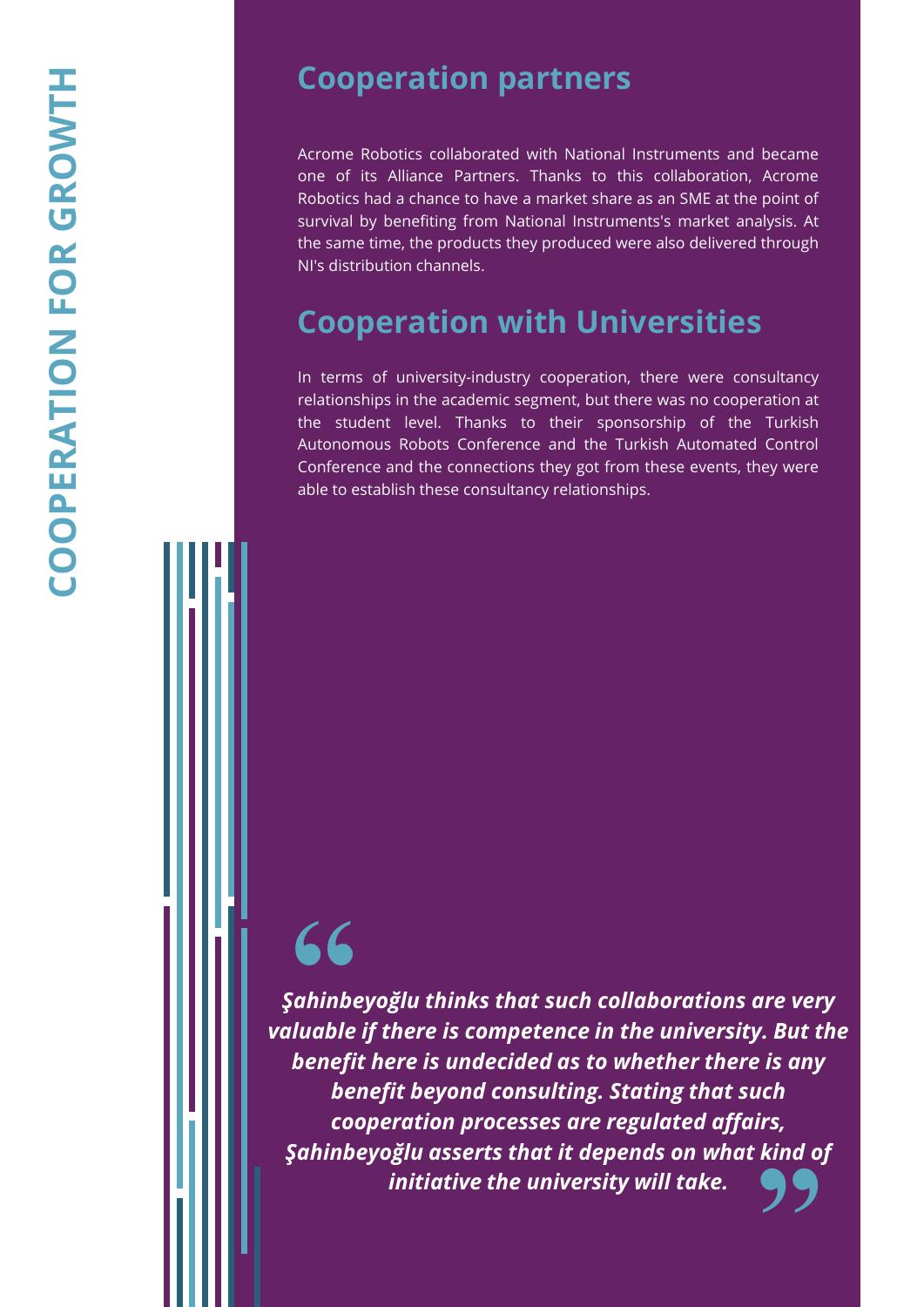

Cenk Tabakoğlu has been in business for 20 years. He started his career at Citibank in the banking sector in the Balance Sheet Management/Goverment Securities department. He tehn worked as executive vice president for 3 years in the field of retail banking at ING Bank Turkey. Tabakoğlu has 5 years of CEO experience at Unico insurance company. He is the CEO of Lumnion company since 2019, a data analytics company that offers service to insurance companies.

**NOTE**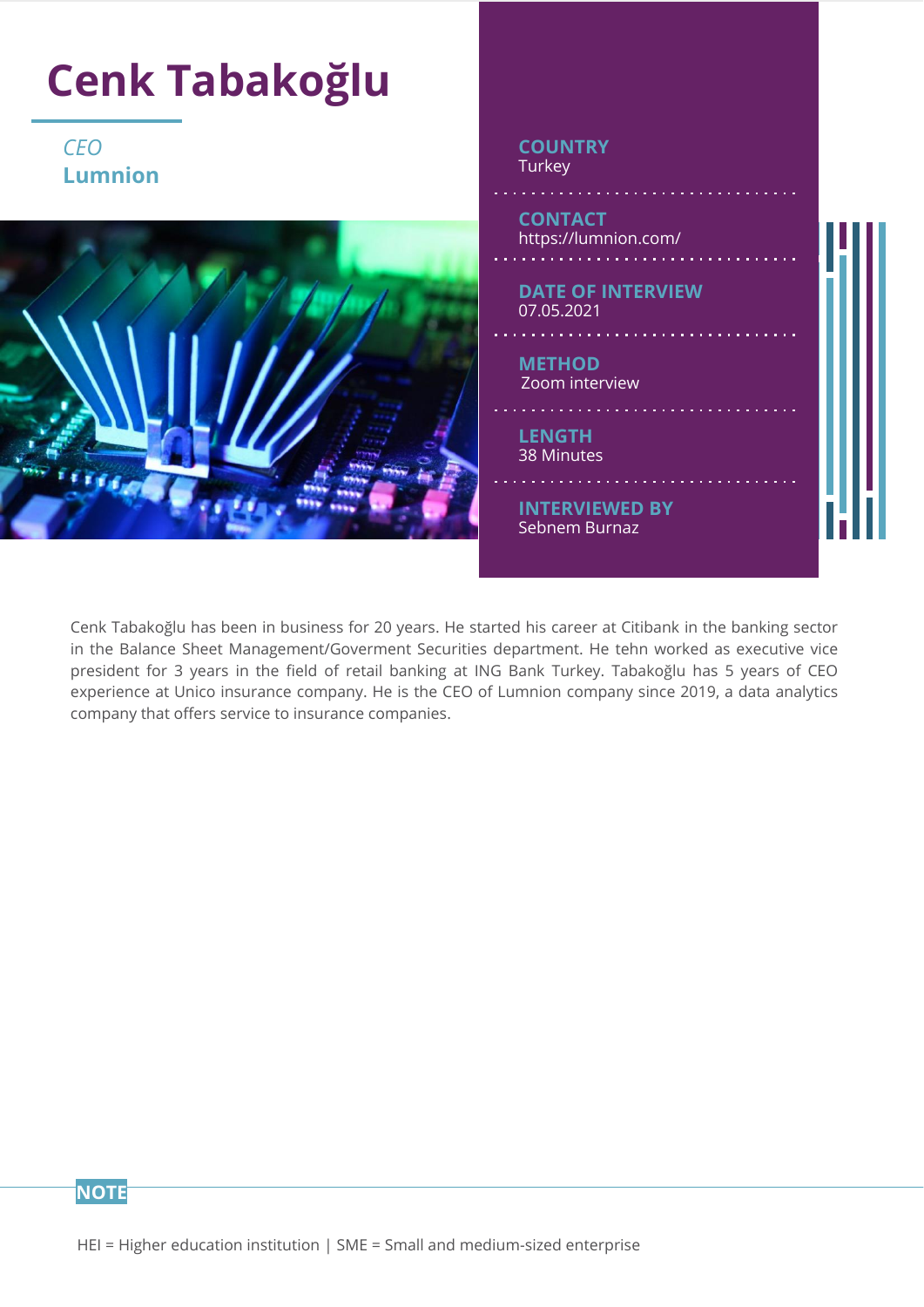## **Understanding of Growth**

According to Tabakoğlu, it was not a growing company when he joined the company. From the moment he joined the company, they slowed down the work on the consultancy side and accelerated the product/service development. The company's growth phase began shortly after product development. Product development is required for technology and scale-up companies to grow, as he stated. Tabakoğlu also highlighted that the growth of the company is organic.

## **Motivations for Growth**

He claims that the driving force behind growth is not income, but determination and ambition to succeed. Their main motivation is to outperform the market leader and become the most successful company. Furthermore, their motivation is to create technological innovations and make a difference.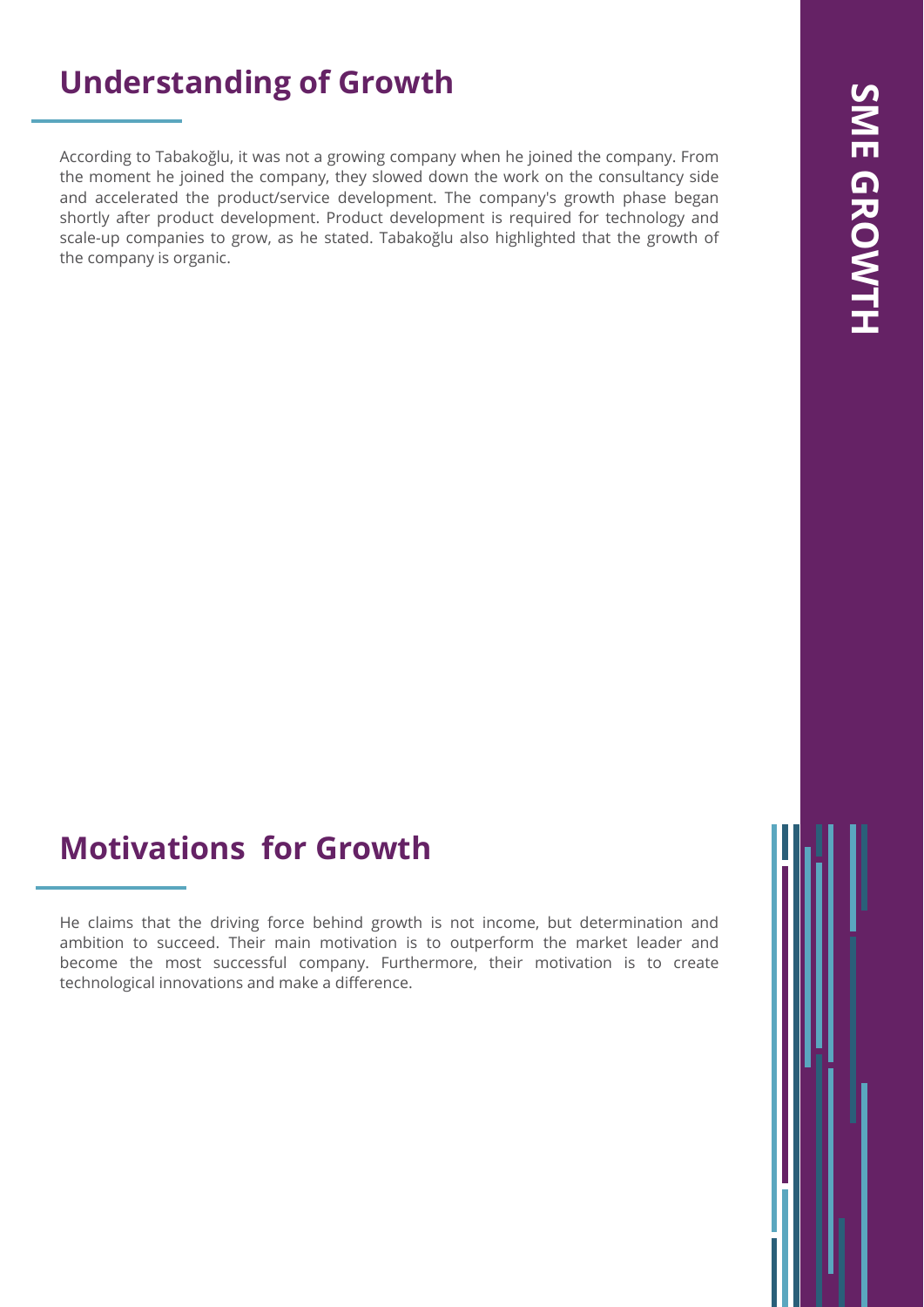## **Challenges from Growth**

Tabakoğlu stated that,

*Due to the company's growth and the pandemic, many of the new employees recruited did not have the opportunity to meet and get to know one another. They needed to find outstanding experts and employees because employees account for a large portion of the company's costs.* **"**

**Example 19 Secures Secures and Employees account for a**<br> **Solution of the company's costs.**<br>
As a result, one of the most challenging aspects of business growth is the human resources<br>
department. It's challenging to keep As a result, one of the most challenging aspects of business growth is the human resources because there's such a high demand for them. Since they are a small company, it is not easy to compete with the big companies in the market in recruiting.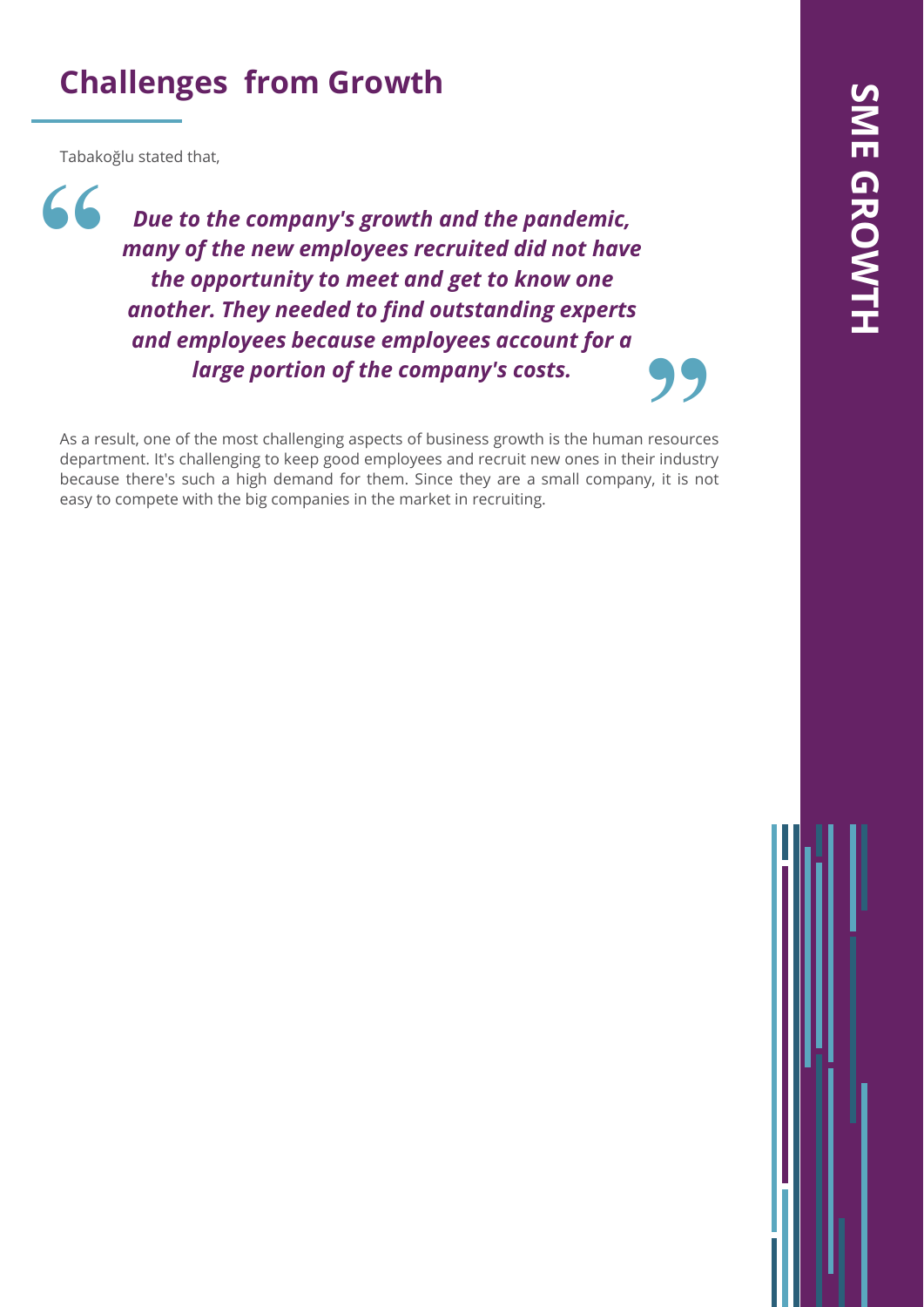## **Key Success Factors**

He said that:

# *they are giving company shares to keep the* **6 6 they are giving company shares to keep the successful, young employees they discovered.**

They work with people who like stand on their own two feet. There is no corporate mindset in the company, and this leads to success. Their entrepreneurial spirit and willingness to take risks are two other factors that contribute to their success. They also prefer to work independently of space and time, and their goal is to succeed internationally. **Proposed**<br>
it and with<br>
proposed pressure on ally.

## **Business leader importance**

According to Tabakoğlu, most startups lack a strategic business manager. Without this leader, they are unable to provide the necessary network, and the company is unable to grow and receive investment.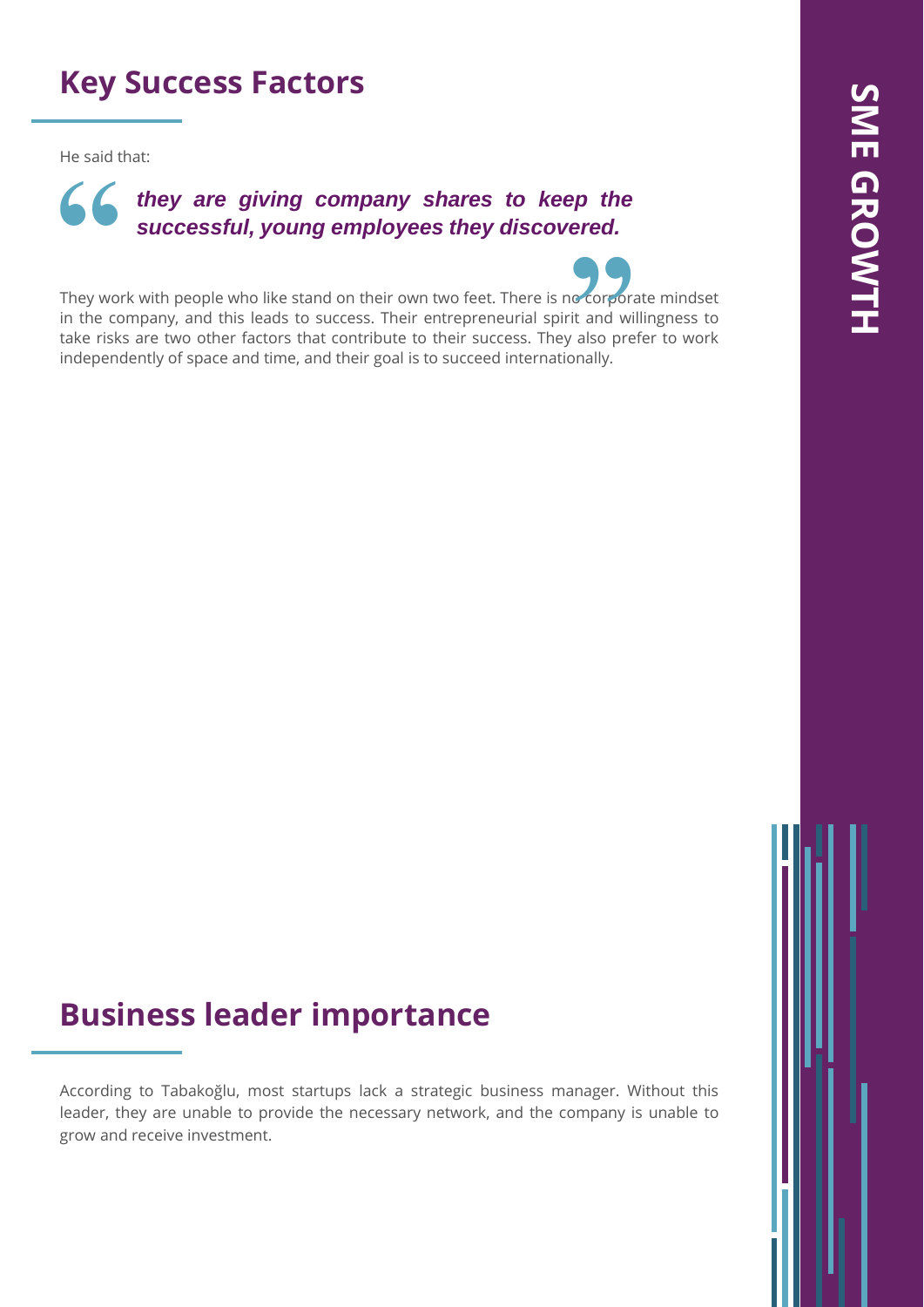## **Cooperation partners**

They collaborated with a German company in Turkey, and through them, they were able to expand into Germany and Europe .

### **Cooperation with Universities**

Collaborations with ITU Çekirdek exist, as do projects in the field of artificial intelligence with Sabancı University . However, there is little collaboration with universities in general, though they are open to collaboration . If the company collaborates with the university, it will be able to train its own employees by adding interns or employees to its structure and learn many new technologies . The company's contribution to the university is to demonstrate how theoretical knowledge is translated into practice . Senior students at Marmara University study the company's products as a lesson, and when the graduate student begins his or her career, he or she is familiar with the tool taught in the lecture .

# **"**

**"** *Tabakoğlu thinks that new algorithms can be developed in collaboration with universities, and fine -tuning could be implemented to produce more accurate results. When a company is having technical difficulties, universities can be of assistance.*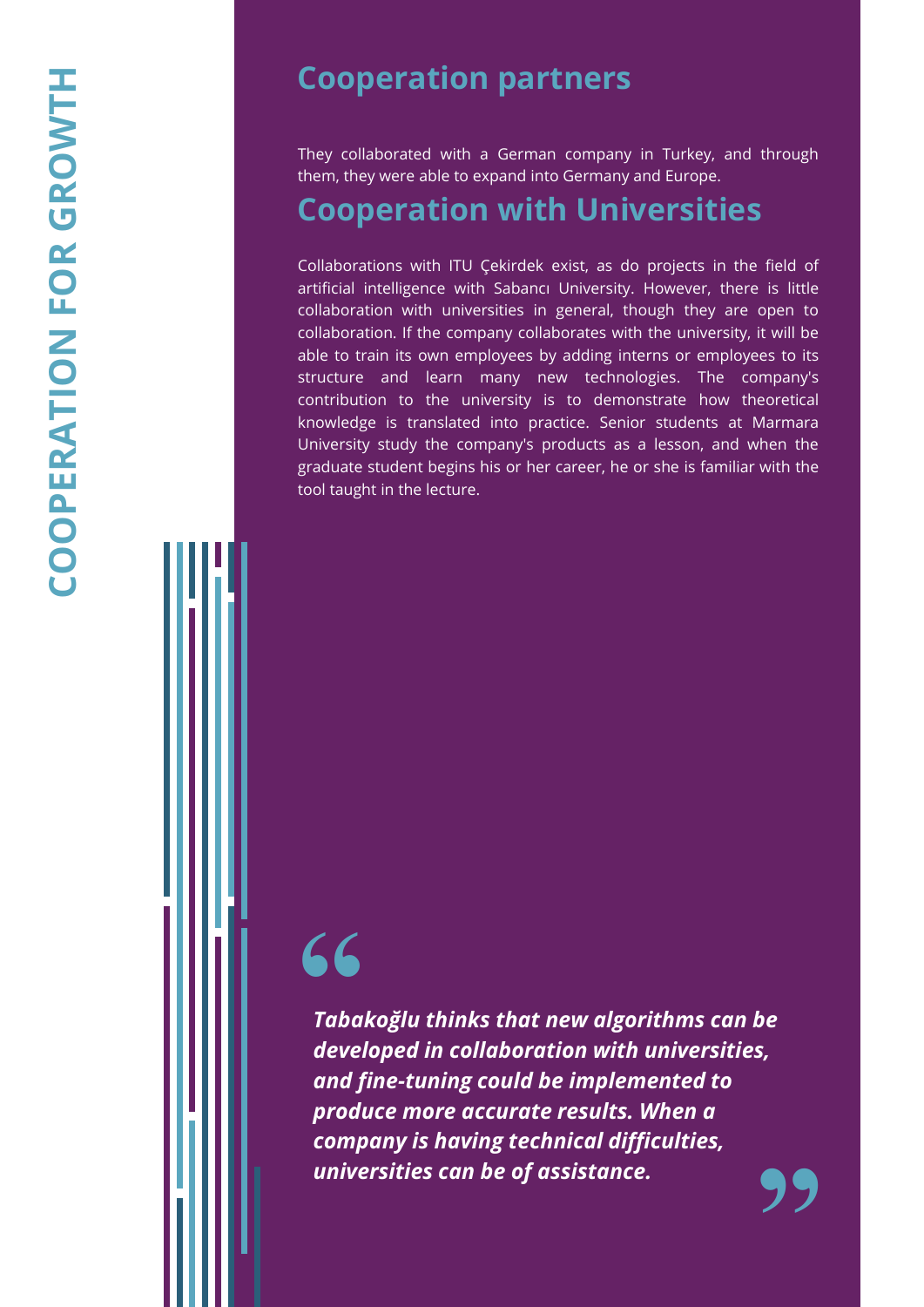

VSight is a software platform company that was founded in 2014 by two co-founders and now employs 12 people. VSight Remote allows experts to connect to the worksite and solve problems instantly and remotely. With VSight Remote Augmented Reality (AR) support, 2-way video and audio communication, PDFs, manuals, step-by-step instructions, and 3-D models are represented in the real world. The company started to grow in 2019, and since it is focused on remote work, it continued to grow by rapidly increasing its revenues during the pandemic.

**NOTE**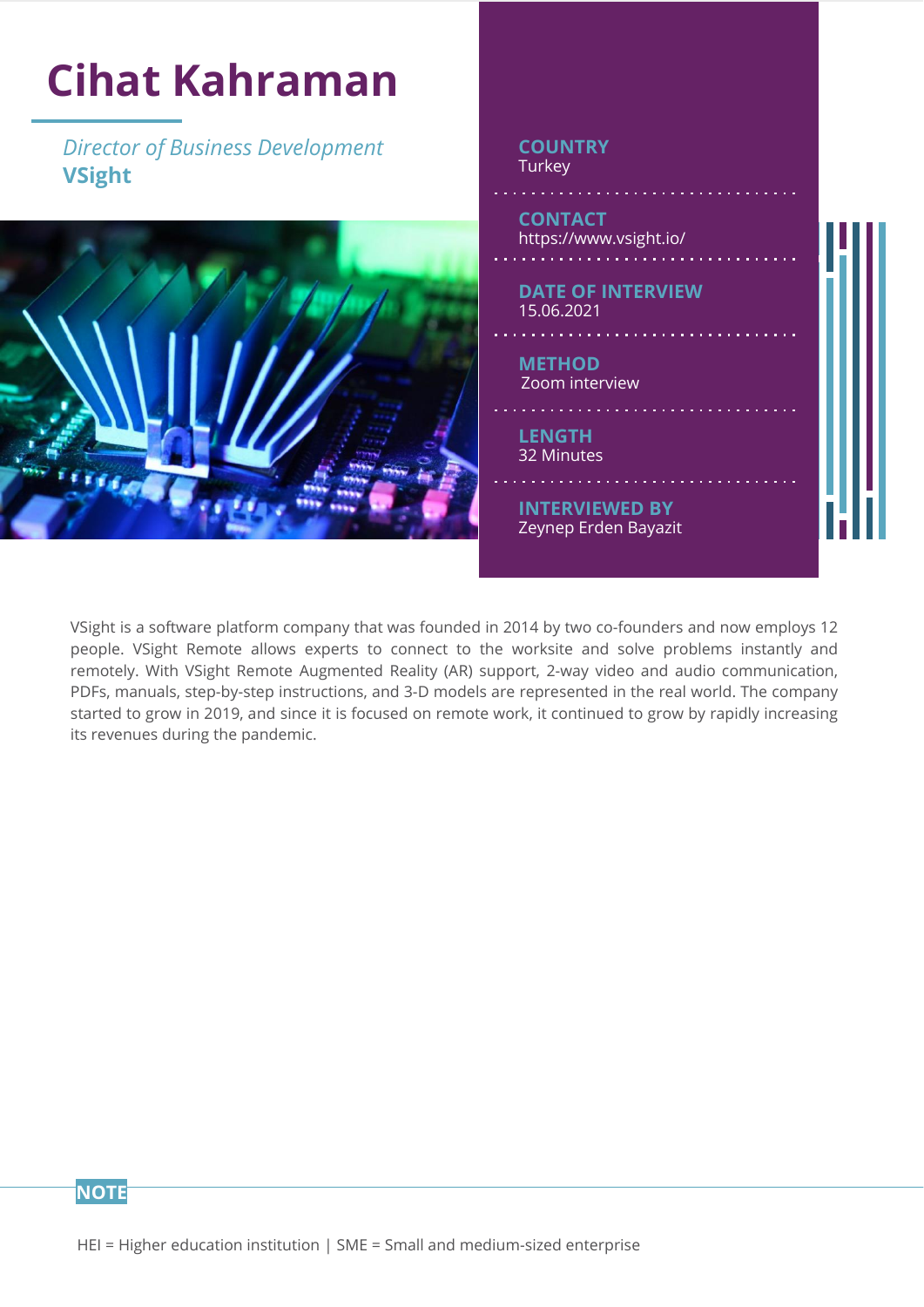## **Understanding of Growth**

According to Kahraman, the primary indicator of growth is MRR (monthly recurring revenue). Month-over-month (MoM) growth, which displays the change in a given metric's value as a percentage of the previous month's value, is the essential measure when setting growth targets for the company, as he stated. When they normalized this indicator and took the 6-month average, they were attempting to keep the percentage above 15%. He mentioned that the company's priority has always been to grow and that growth should be organic. They realized they needed to act when the company was unable to grow or appeared to be stagnant, and they were attempting to determine where the error had occurred.

## **Motivations for Growth**

Their main motivation for growth stems from their desire to be an industry leader.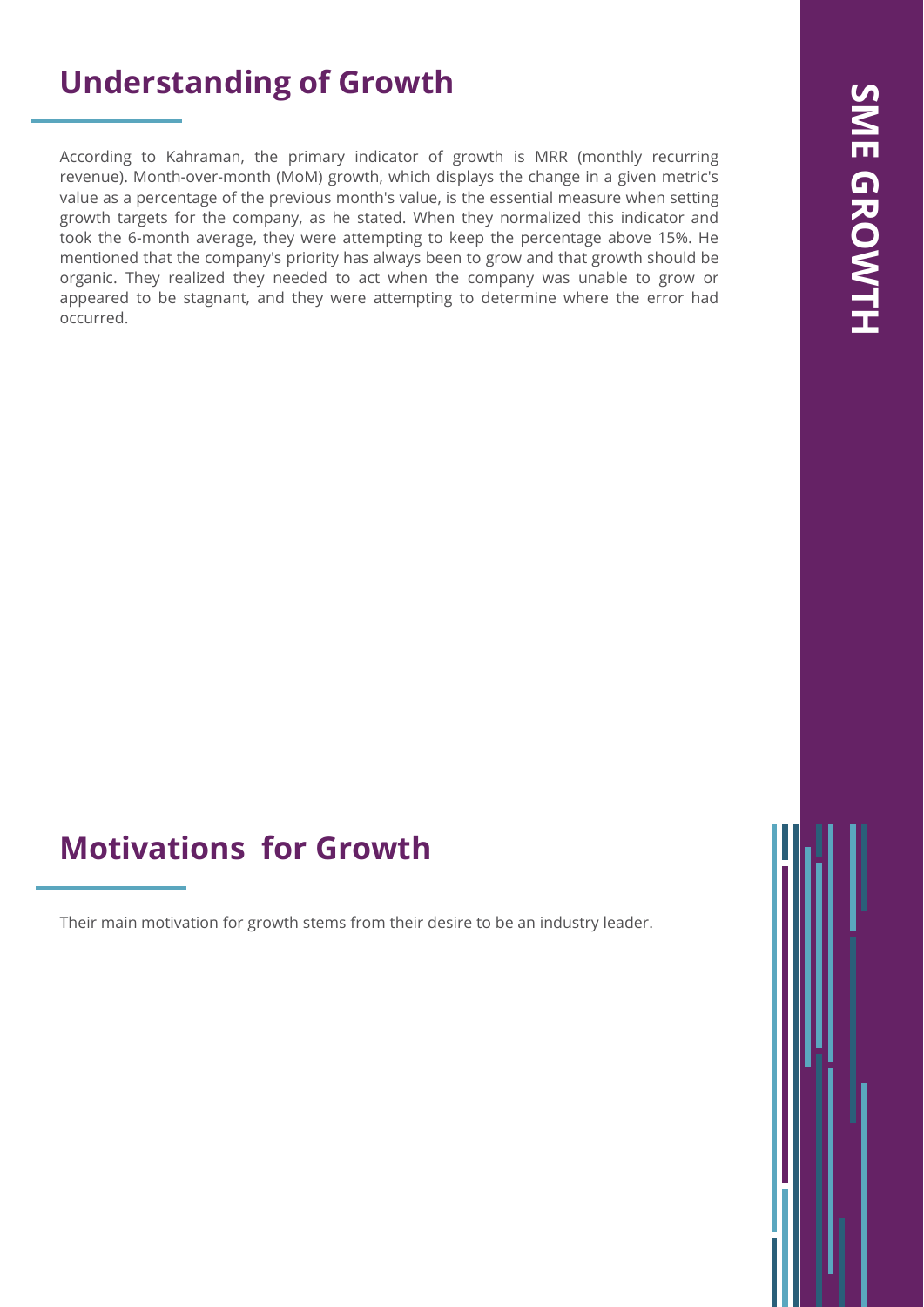## **Challenges from Growth**

They had a difficult time finding capital and spent a lot of time looking for domestic investors and customers. They needed to accelerate their global expansion, but once they found the capital, it was a turning point for them. One of the current challenges is finding the right talent and assembling a solid team.



*They had trouble finding good software engineers as an example of accessing talent. They were having problems because they kept their current engineer team in Turkey.*

**Engineer team in Turkey.**<br>
But they are now recruiting engineers from other countries thanks to global expansion. Because qualified engineers are in high demand around the world, they had difficulty finding and retaining them.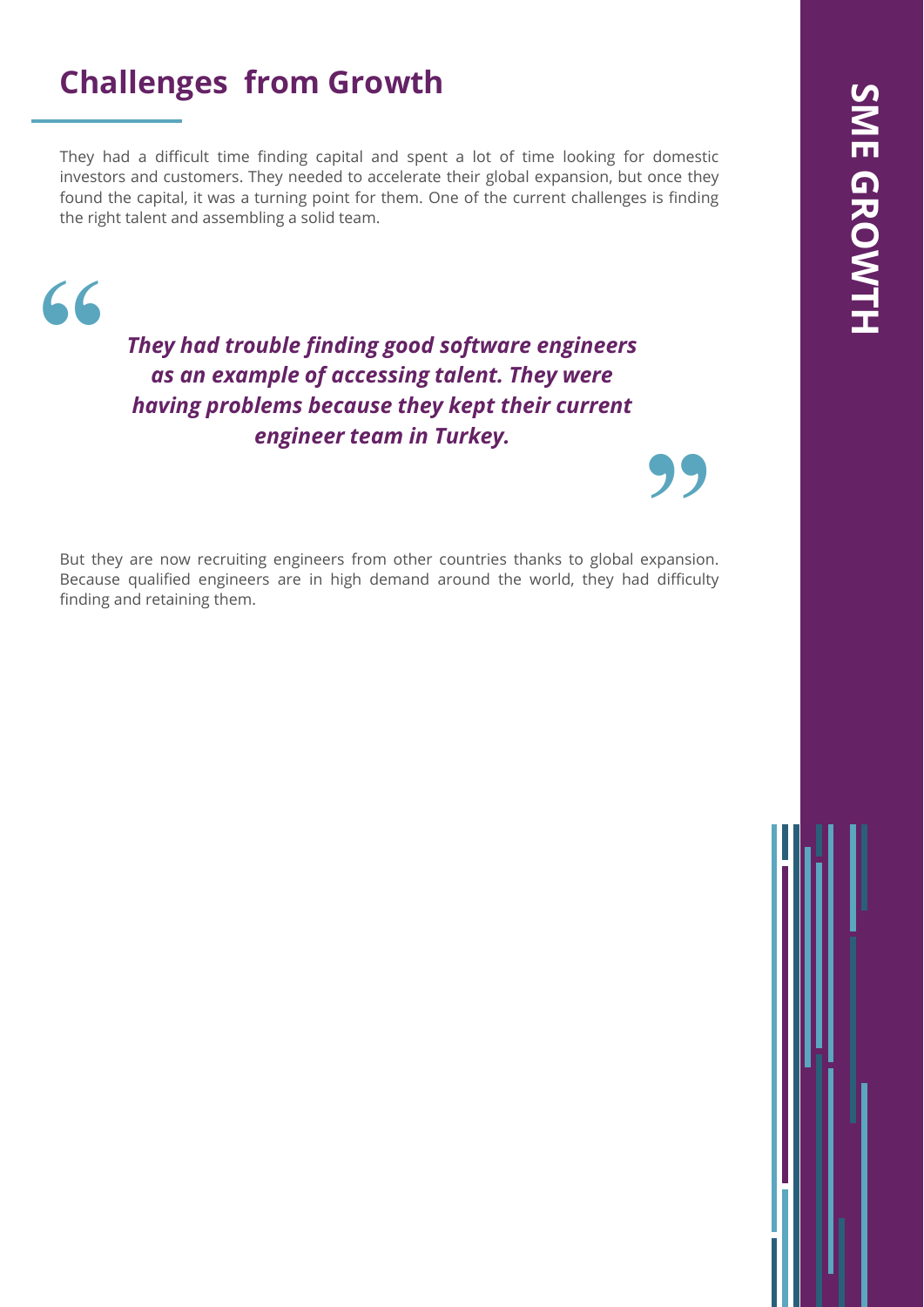## **Key Success Factors**

They have a team that has been working remotely since the beginning of the pandemic. The fact that the company's business model was digitalised from the start indicated that they were ready to work remotely, and their business model provided a significant advantage. They have a risk-taking company culture because they believe they learn by making mistakes. Following the error, they discuss how to avoid making the same mistake in the future. Cihat emphasized the importance of quick decision-making within the company as a key success factor. They value their customers' ideas; they have been following the lean methodology from the start and constantly incorporate customer feedback into their products. In this way, they are successful at cost-cutting, time management, and increasing customer satisfaction.

## **Business leader importance**

They participated in an acceleration program in Lithuania after receiving investment in 2019. They received intensive training in this program; thanks to this training, they had the opportunity to consolidate their knowledge and put it into practice. In addition, they were constantly striving to improve themselves as company executives. He stated that leadership is essential in a team-oriented company because the company manager's leadership skills help gain the trust of the team. He also stated that:

**"**

**"** *" Leadership should be prioritized in remote working because employee relations that are easily established in the office are hard to establish while working remotely. Collaborating with investors and their networks has become more accessible thanks to the trust that comes from the leadership."*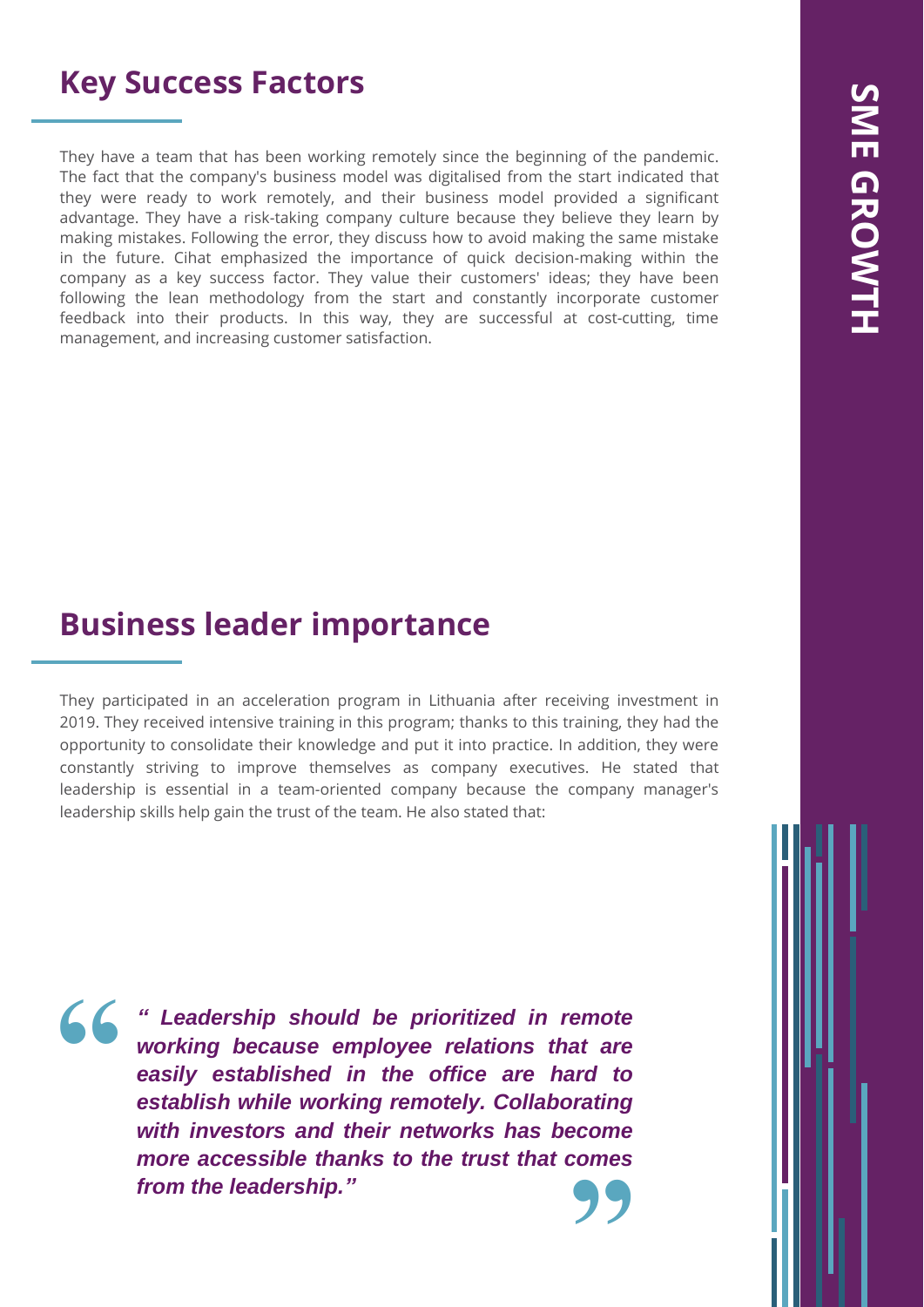### **Cooperation partners**

They made an effort to cooperate with clusters in the automotive industry . Cooperation was possible because the cluster with which they cooperated was open to it and aware of its benefits .

## **Cooperation with Universities**

Because they are located within ITU Sciencepark , they have the opportunity to collaborate with other companies that visit the Sciencepark . Furthermore, Sciencepark recommends startups to other companies and investors . Moreover, they benefited immensely from Sciencepark in terms of media and recognition, as well as from Sciencepark's mentorship .

**"** *He believes that universities should provide assistance to SMEs, particularly in terms of patents. They want to remain at ITU as a company in order to benefit from the ITU ecosystem in their future plans. Cihat also believes that universities have a great potential when it comes*  **66**<br>*to believes that universities should provide assist*<br>*to SMEs, particularly in terms of patents. They wald main at ITU as a company in order to benefit froumain at ITU as a company in order to benefit froumain at ITU*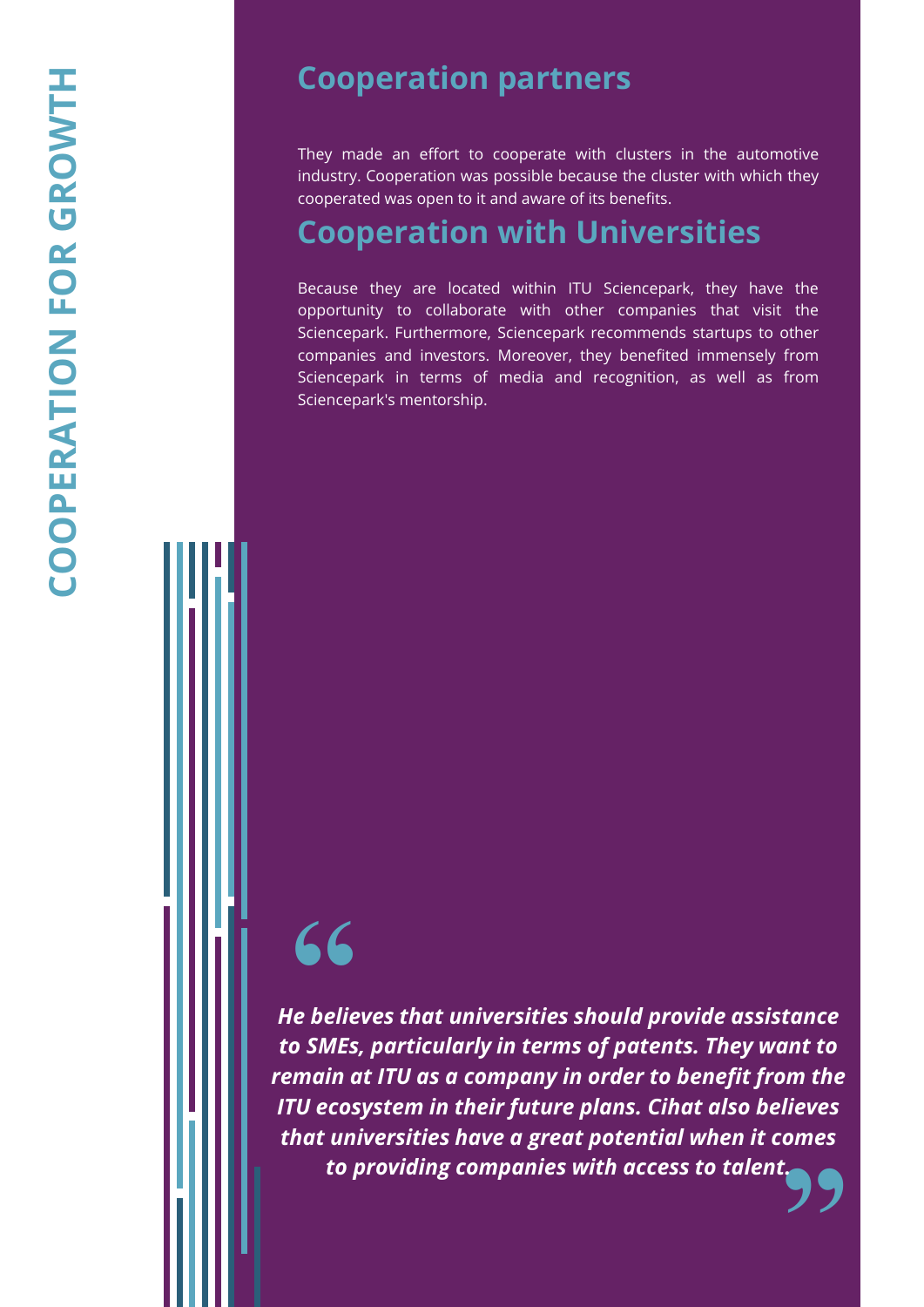

EAE Group of Companies; started it's journey within the electricity sector in 1973 as the EAE Electric Company. EAE, which has been growing rapidly since the first day of its establishment, has gradually expanded its production and fields of activity by incorporating EAE Lighting in 1983, EAE Machinery in 1996, EAE Electrotechnics in 2004 and EAE Technology in 2009. Established EAE Italy for the sales and marketing operations based in Milan. This Followed by EAE Russia in 2013. With the addition of Moscow based company and its factory established, EAE became a manufacturer in the CIS region. By establishing EAE Germany, EAE Australia in 2019 and EAE America in 2019, it has gained momentum on its global activities. EAE Group carries on its activities in accordance with ISO 9001 Quality Management, ISO 14001 Environmental Management and ISO 27001 Information Security Management System Standards. Conformance of manufactured electrical products to the world standards is certified as a result of the tests conducted by KEMA and CESI laboratories. In addition to all these, they substantiate their innovative line of vision with over 30 patents, 300 brands and 100 industrial designs.

#### **NOTE**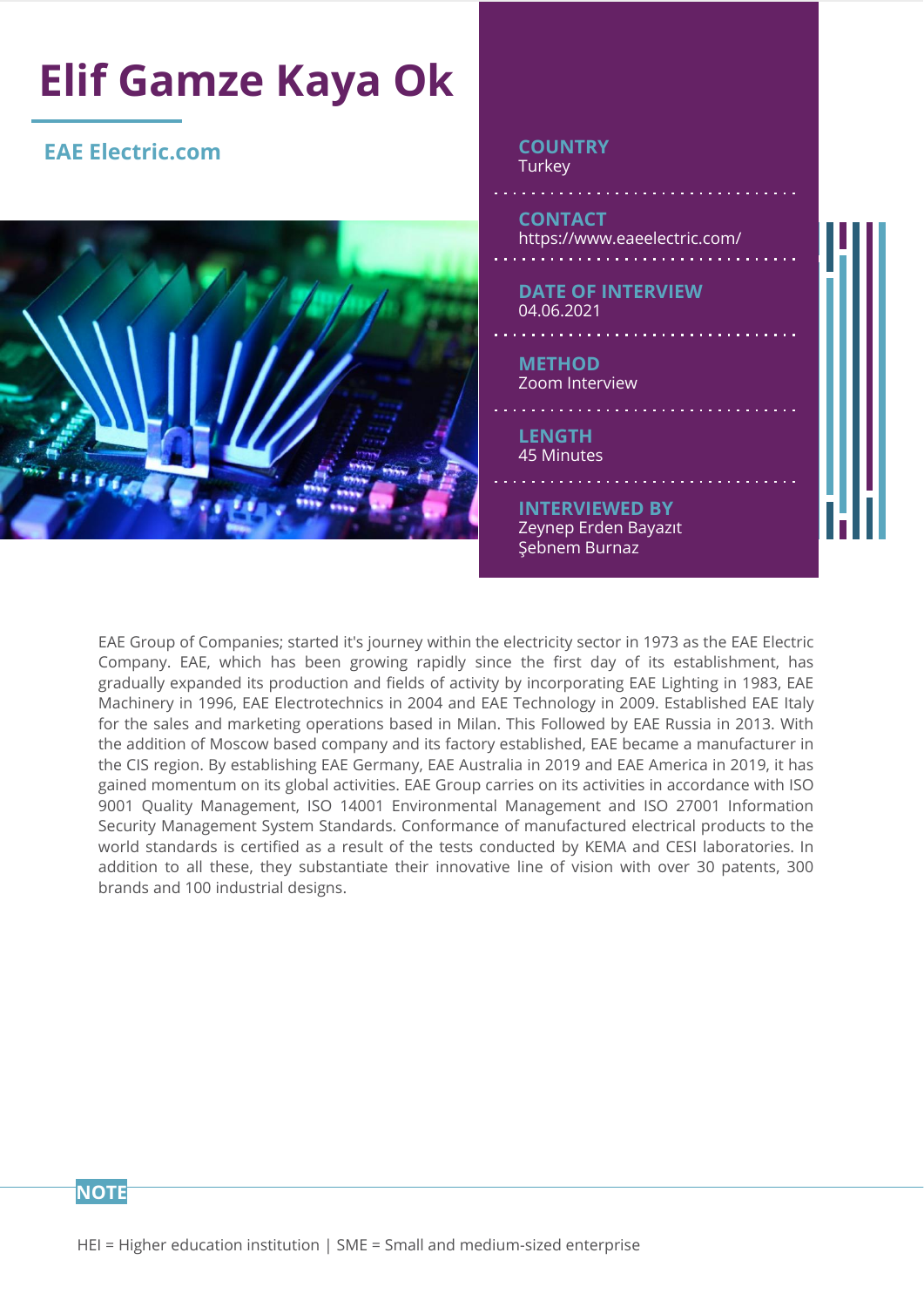## **Understanding of Growth**

The company has grown organically, through product innovation From its founding EAE has been an innovative firm, bringing new technologies to Turkey. Product development has been the key strategy. They have also entered new markets through market development. Capital has been a problem, but they have overcome this through incentives and finding a self-sustaining model. They invest continuously in the business. From its beginnings EAE has been an innovative firm, bringing new technologies to Turkey. Product development has been the key strategy. They placed systems in place and have invested in digitalization. As they became large, they started to spend more on R&D.

## **Motivations for Growth**

Dedication, and persistence, as well as investing in new technologies helped them grow.

Elif explains that the founder, her father, has installed an organizational culture, comprising growth through innovation. Growth was a survival strategy.

As a manufacturing company finding the money was a challenge. In addition, as this company was selling through bids, it was challenging to compete with large companies in the beginning. The perception of being a 'Turkish' company was difficult. In order to get over this legitimacy problem, they have applied to international standards testing in their field.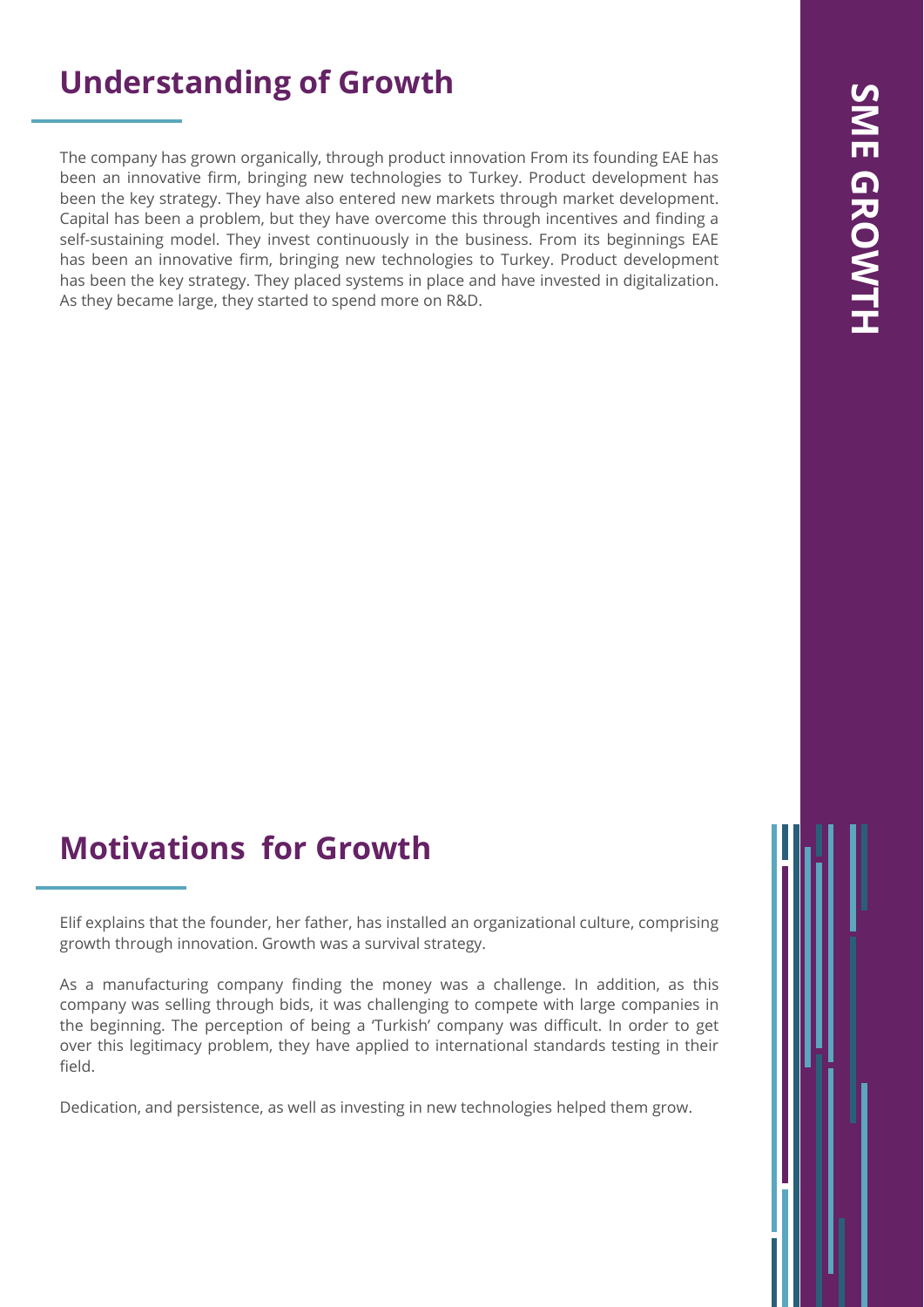## **Challenges for Growth**

As a manufacturing company raising the capital was the main challenge. In addition, as this company was selling through bids, it was challenging to compete with large companies in the beginning. The perception of being a 'Turkish' company has also been difficult. In order to get over this legitimacy problem, they have applied to international standards testing in their field and once they got the standards this challenge was resolved.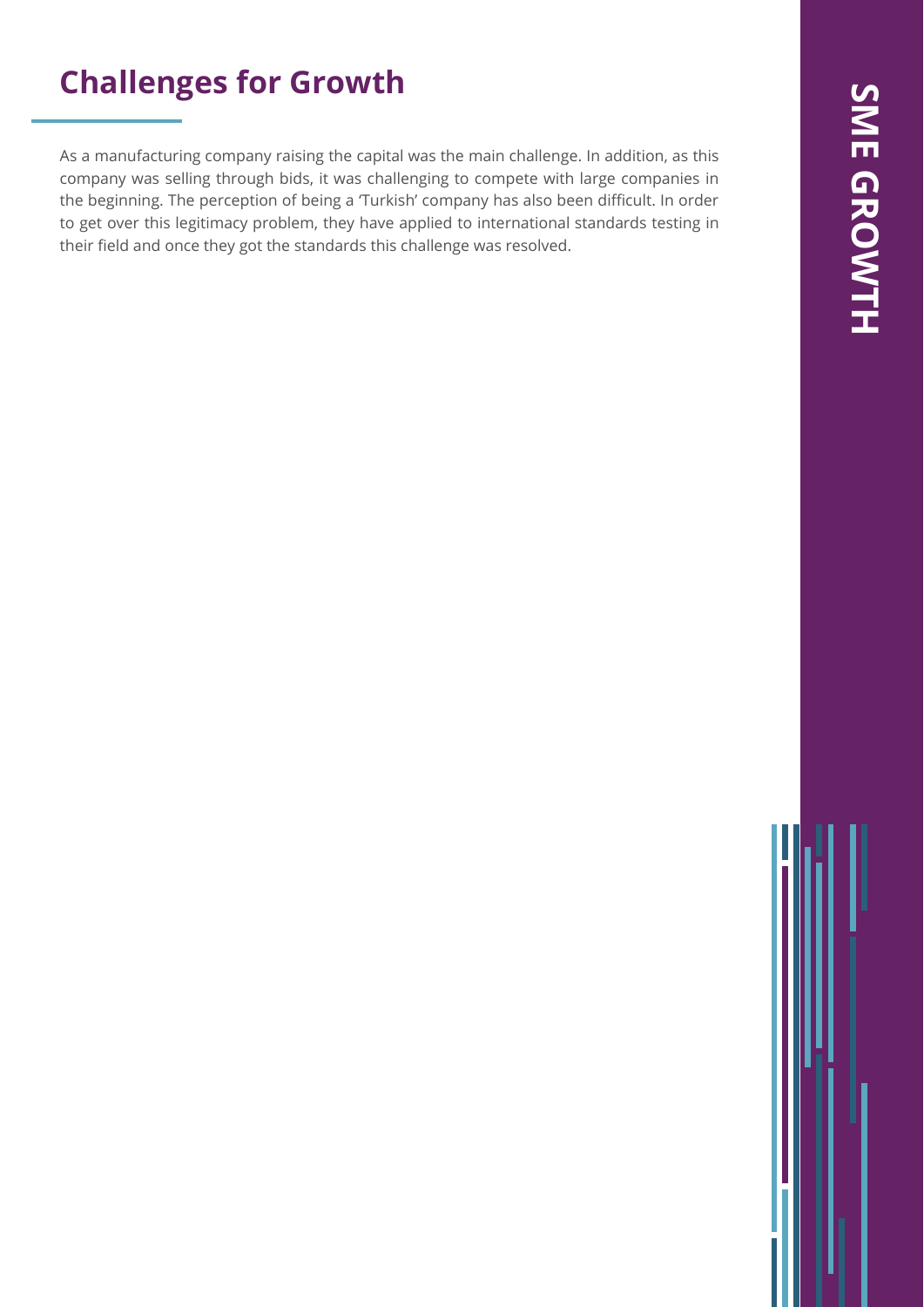## **Key Success Factors**

Dedication, and persistence, as well as investing in new technologies have been the major drivers for their growth. EAE growth is a story of recognizing opportunities and having an entrepreneurial mindset. They are also using their network.

## **Business leader importance**

The founder has an entrepreneurial mindset, recognizing the opportunities and exploiting these opportunities. He had a clear vision and had a persistent personality, not afraid of taking risks. With his engineering background, he was able to use his knowledge in following the right technologies. His children, who are the successors, are also educated as engineers, and as such growth through investing in new technologies continue.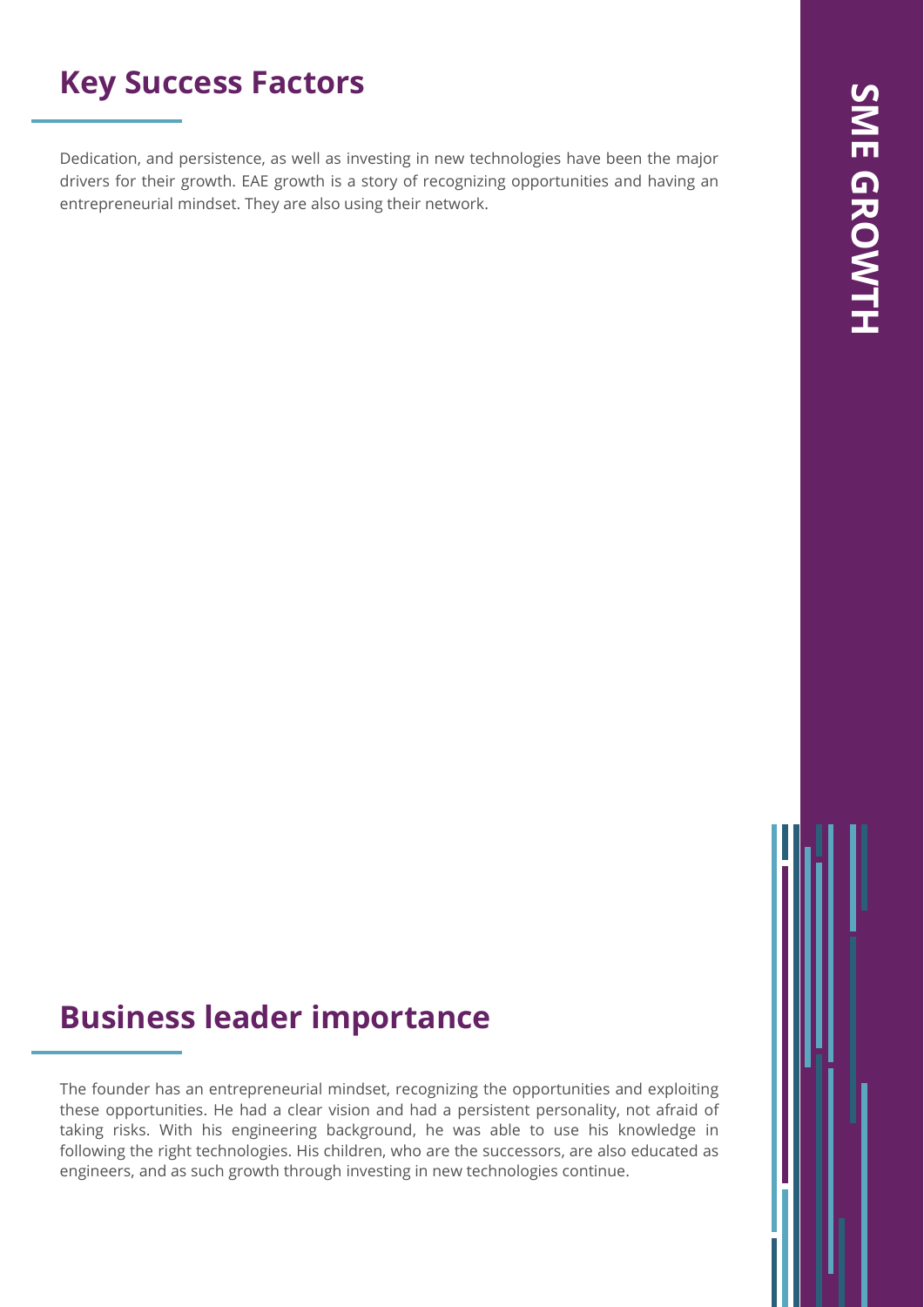## **Cooperation partners**

EAE is working in a niche market. They are cooperating with academics as consultants but not with a specific university per se. When asked about university cooperation Kaya Ok, explained that academics do not have much interest in applying their knowledge to industry. She believes most academics are not motivated in real life problems. Although they have not collaborated with universities, they are open to cooperation in R & D. Until now, they have done this through personal contacts with individual academics.

Having an electrical engineering background, Kaya Ok believes in systems design. Soft skills and business skills are needed. Access to capital, financial management are needed. They have used governmental incentives.

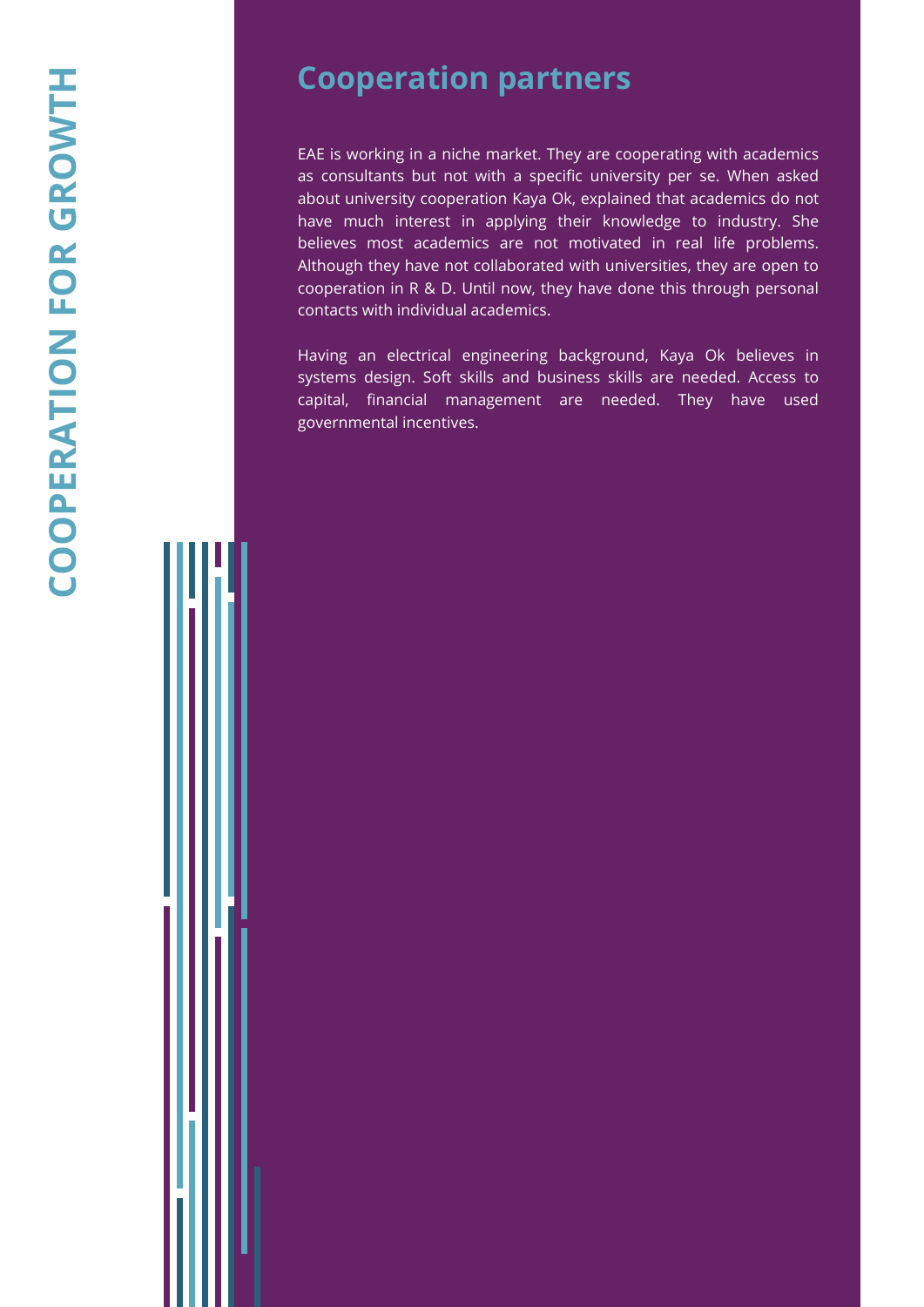

Sarıbekir Packaging produces aerosol cans, two and three piece sanitary round food cans, easy open ends and twist-off closures. Combining its personnel having 40 years of know-how in canmaking with latest production technologies and supporting those with advanced R&D operations, Sarıbekir Packaging aims to be the leading company when it comes to reliability, innovation and competitiveness in its markets. Sarıbekir Packaging is the supplier of leading fillers in Turkey as well as Europe, Middle East, North Africa and the Black Sea region. Sarıbekir Packaging plans to grow in the metal packaging industry by extending its product mix and opening new production sites at other locations.

#### **NOTE**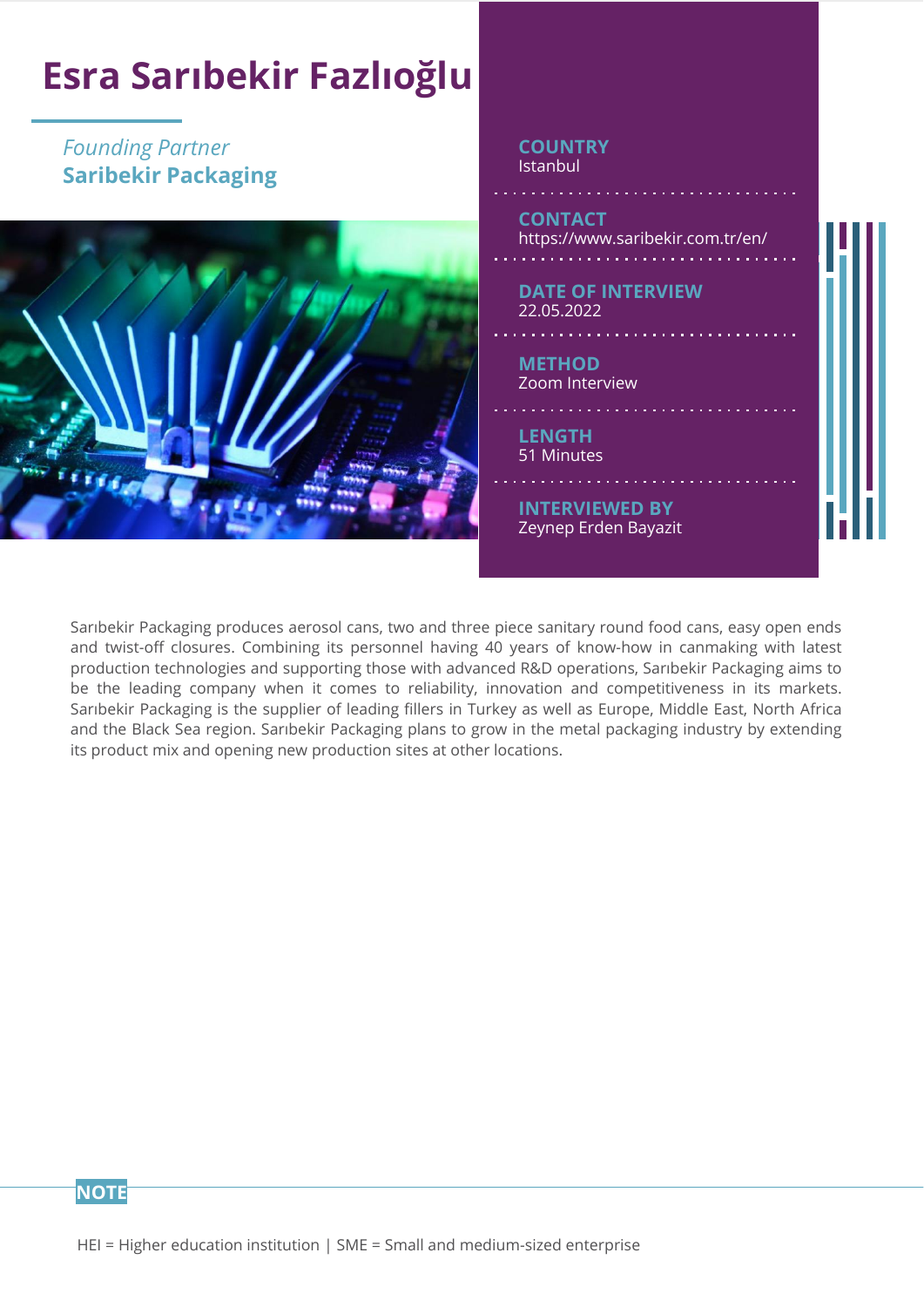# SME GROWTH **SME GROWTH**

## **Understanding of Growth**

Ms. Sarıbekir explains growth as a natural trajectory for a company. Their growth has been organic, vertical initially. The most important KPI is the turnover, profitability and efficiency

Sarıbekir Packaging has shifted from the food industry, which they initially focused on, to the aerosol industry. They have carried out an example of market development by presenting products to different markets using their current machines. As Fazlıoğlu described Sarıbekir Packaging's growth strategy, initially they appealed to different markets with the products at hand, then they adopted the diversification strategy by offering different products to different markets. Asserting that export is also an important growth strategy, Fazlıoğlu said that the jars and aerosol cans they produce are considered as a bulky cargo and the freight prices are quite high. Therefore, they prefer to export jar lids. Fazlıoğlu added that 25% of their total business volume is export. Fazlıoğlu said that as Sarıbekir Packaging, a significant growth has been recorded in 40 years and SAP investment was made 4 years ago.

## **Motivations for Growth**

Fazlıoğlu stated that there are 2 points in growth motivation. In the first case, the customer is forcing them to grow. To exemplify, the company started the production of aerosol bottles with 1 production line. However, the production line was expanded in order to compete with the rival company and to make the customer feel reassured. Another motivation for growth is their preference of investing in the company as a strategy which brings growth. She added that a sales and profitability target has been set in Sarıbekir Packaging and strategies have been developed in this direction.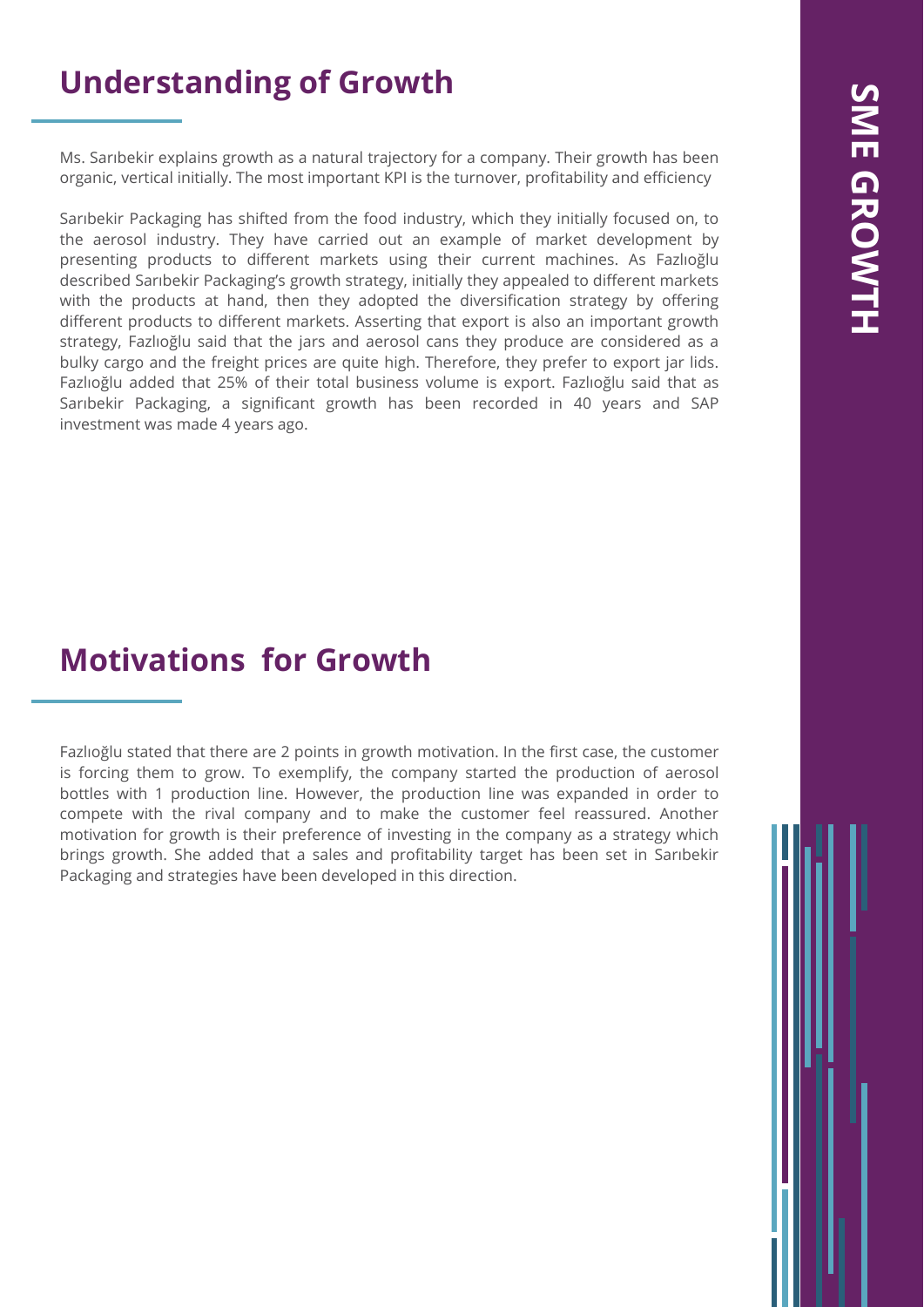## **Challenges from Growth**

**ACCESSİNG FİNANCE:** Fazlıoğlu said that accessing finance is one of the difficulties faced by SMEs while growing. She mentioned that cash flow is required to make transactions in banks and it can be difficult for an SME to manage cash flow. According to Fazlıoğlu, another difficulty is the problems encountered in family businesses. She mentioned the necessity of placing exit mechanisms in the relevant contracts in terms of the business continuity of the companies.



*She mentioned that cash flow is required make any transaction in banks and it can be difficult for an SME to manage its cash flow.*

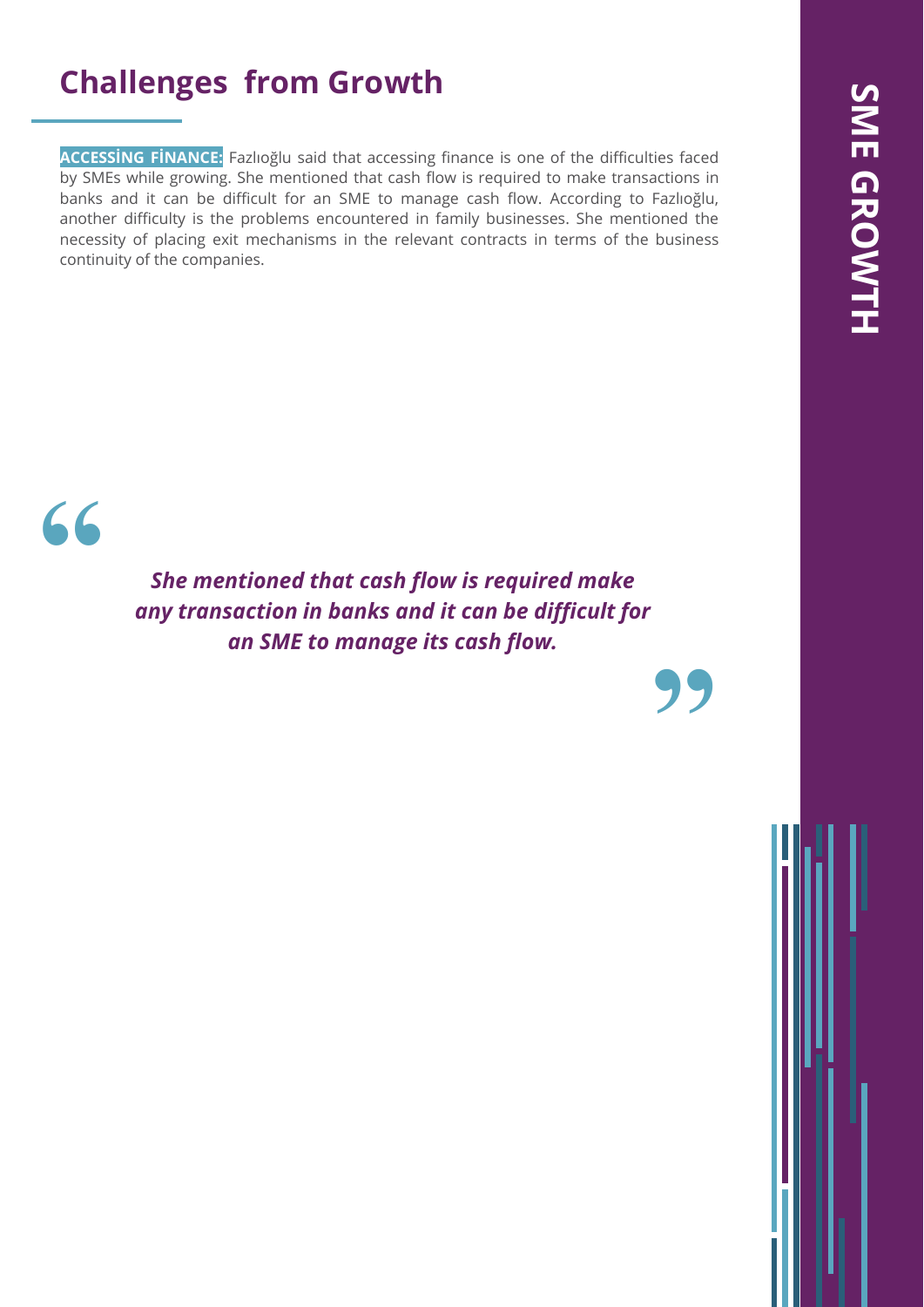## **Key Success Factors**

Fazlıoğlu takes profitability as a measure of growth. She emphasized that the elements that ensure profitability are innovation and efficiency. According to Fazlıoğlu, planning and measuring are very important for monitoring and ensuring efficiency.



*According to Fazlıoğlu, planning and control are very important for monitoring and ensuring efficiency.*

# **"**

## **Business leader importance**

Fazlıoğlu benefited greatly from her industry experience in identifying opportunities and developing strategies at Sarıbekir Packaging, which she established with her co-founder. Fazlıoğlu said that Sarıbekir Packaging gives importance to providing the products to the customers on time, with the promised quality, and at a reasonable price.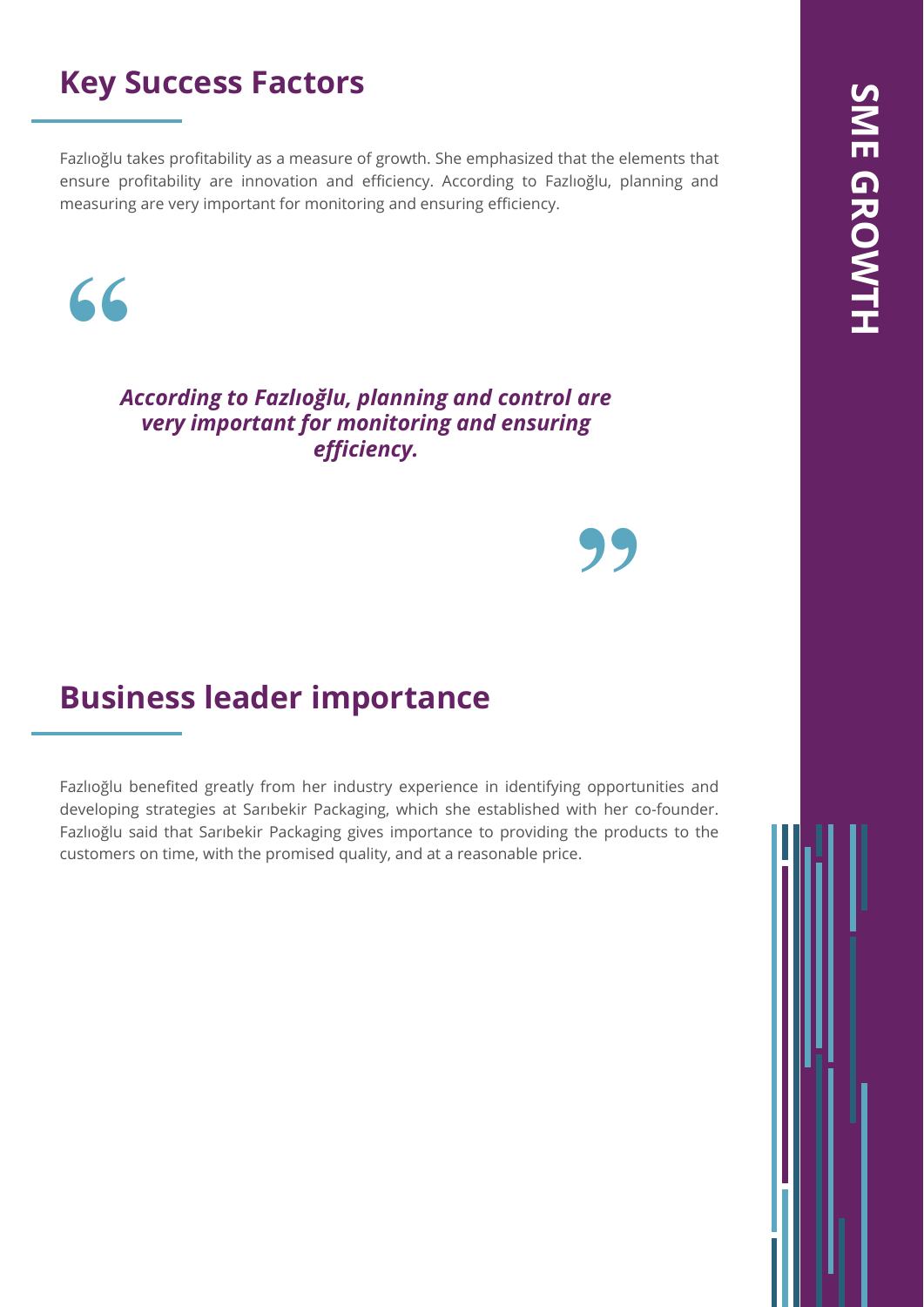According to Fazlıoğlu, there are very few companies in the tinpackaging sector in Turkey and there is no cooperation or cluster formation. There are five medium-large companies, others are small businesses. There are instances where Sarıbekir Packaging sells its products to other small packaging firms. For example, they provide lids to small companies. In addition, Sarıbekir Packaging does not have any collaborative experience with a university so far. There is no R & D cooperation, but as the manufacturing takes place in Balıkesir, they hire engineers from Balıkesir University. The nature of their product line, steel being the major raw material, does not involve innovation. The machinery and raw material are imported. The suppliers are very large firms with strong R & D, so they do not feel the need. Sarıbekir explains, there has not been an opportunity for going into a dialogue with universities. There could be ways of cooperating, but this cooperation should not be 'tiring'. Sarıbekir views any topic related with efficiency, production systems could be a collaboration opportunity.

# **"**

*There could be ways of cooperating, but this cooperation should not be 'tiring'. Sarıbekir views any topic in relation with efficiency,*

**"**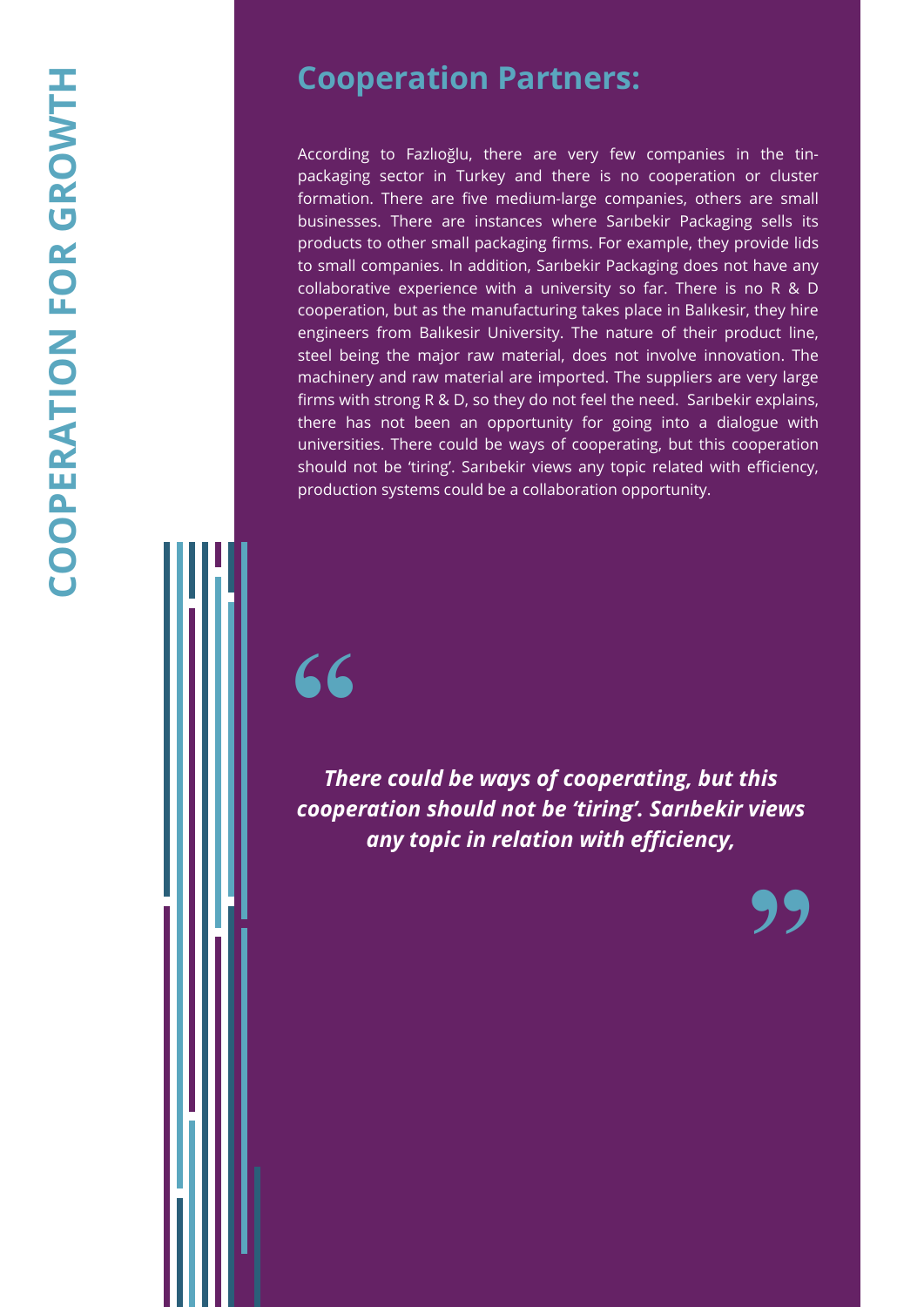

The company's flagship product, Vivoo, is a wellness app that allows a person to check their care data via urine sticks. The results are shown in 8 parameters such as water consumption level, ketone level, PH level, various parameters related to the immune system, urinary tract infections, and how kidney and liver functions work. In addition, the app gives recommendations related to the results.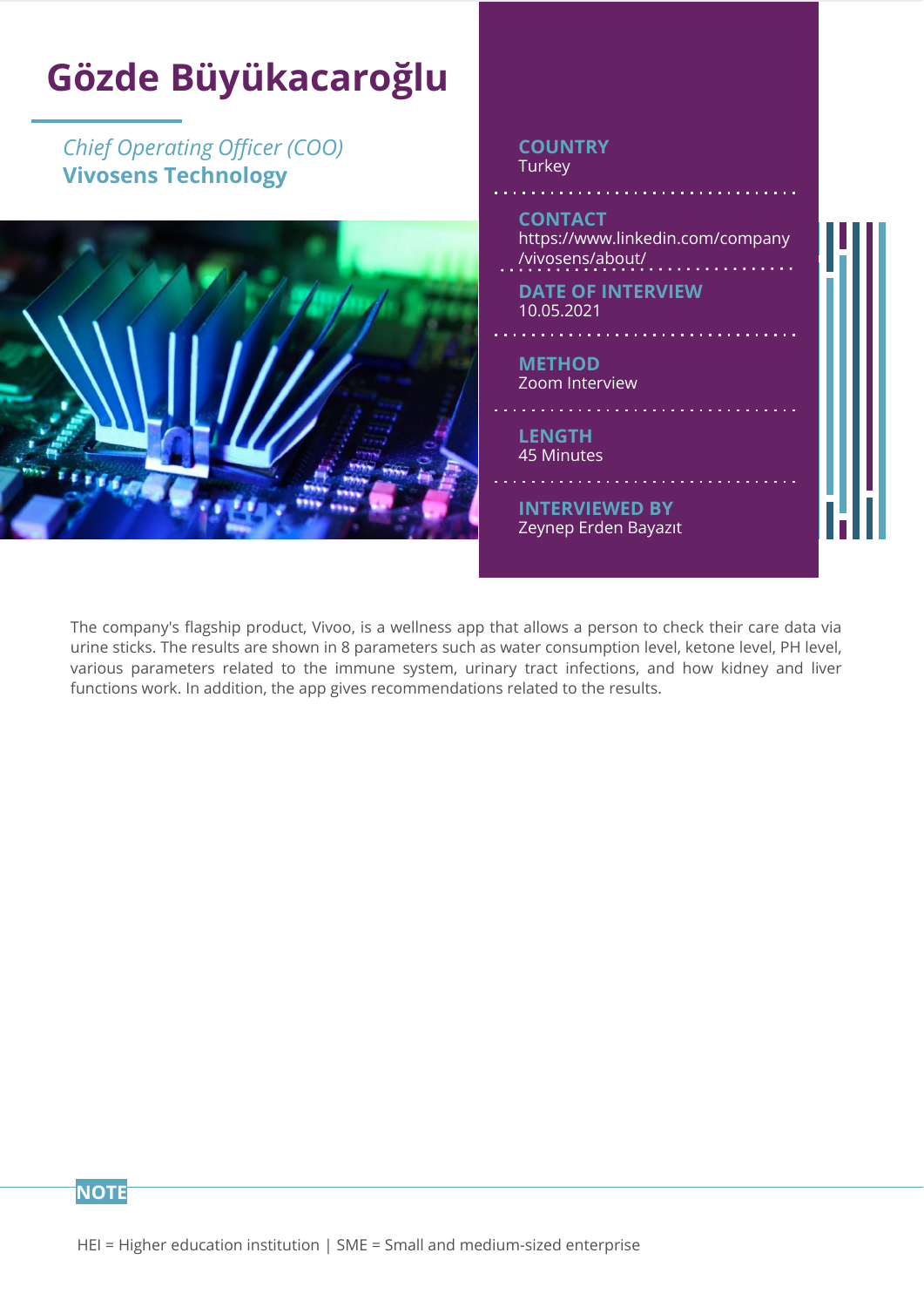## **Understanding of Growth**

Büyükacaroğlu thinks growth should be both organic and through acquisitions rather than having one trajectory. She stated that growth is something that happens every day for the company and added: "If the company is not growing, it is going backwards.". According to Büyükacaroğlu, it is possible to talk about growth in every sense, such as turnover, people, and operations.

Büyükacaroğlu likens founding a company to the birth of a child. "This child has different needs every day and you cannot predict these needs beforehand. When these needs come to the fore, we either need to recruit people to meet them, or we need to solve those problems, or we need to grow by partnering with people who can solve those problems.". She says that the growth of the company is evaluated in terms of turnover, which naturally means selling more products.

One of the examples of transformation is that when the company grows, the HR tools become digital. Especially with the pandemic process, it has become a necessity to ensure that a certain part of the operations can be continued in the digital environment. Since its founding the company has offered to do certain tests at home instead of a hospital, and we can clearly see the effect of digitalization in the Vivoo's value proposition.

## **Motivations for Growth**

According to Büyükacaroğlu, a company must grow in order to sustain its life cycle, so for her it is a necessity, not an option.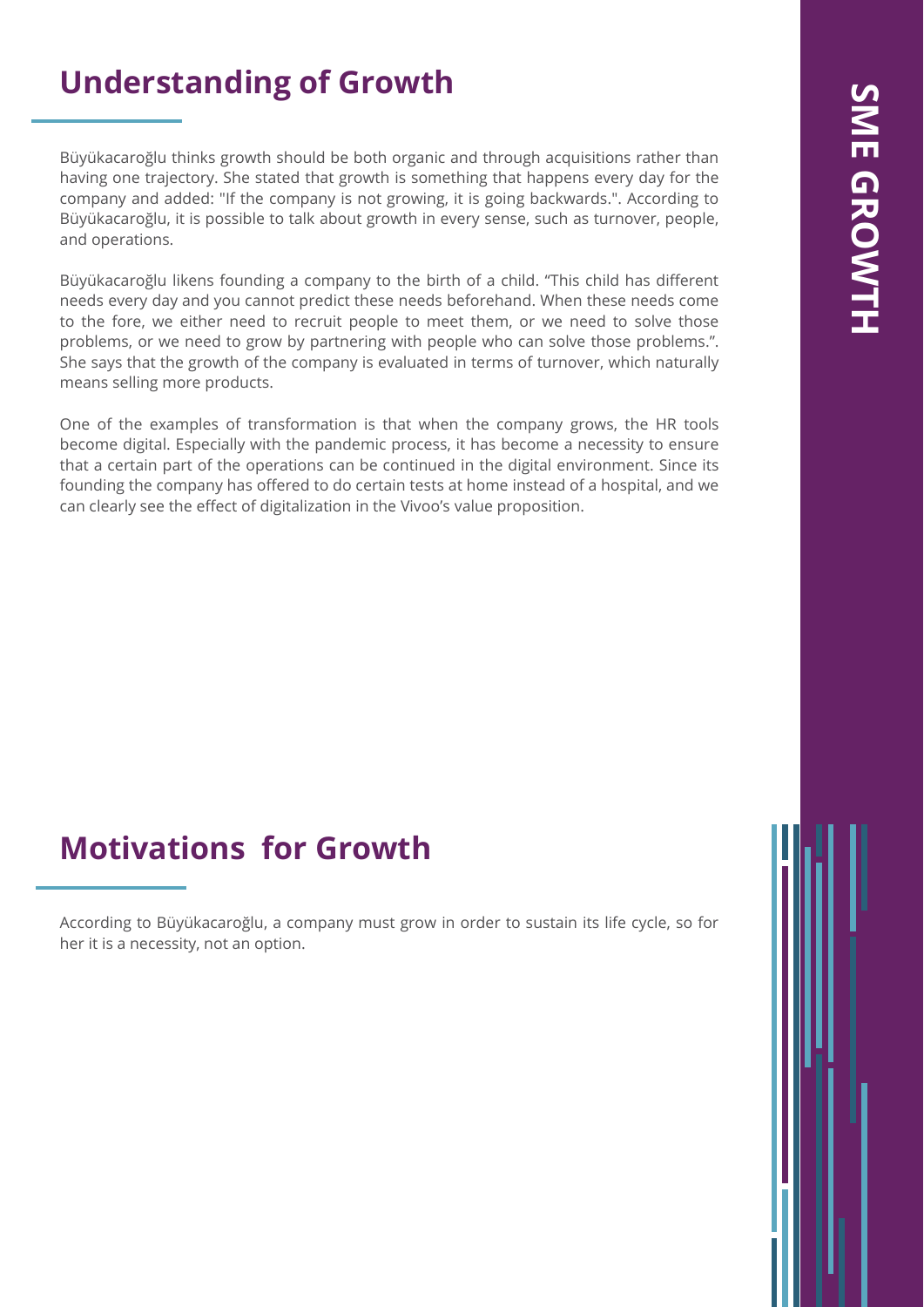## **Challenges for Growth**

Turkish legal framework of business and regulations in the healthcare industry have been the major challenges. The tax system in Turkey can be given as an example of the first challenge. In this sense, it is very important for the government to offer or give incentives. The tax burden of the company is very high. In each recruitment process, the question "Which tax bracket falls on the employee and how much tax should the company pay to the state for the employee?" comes to the fore. The company's hiring decision is thus limited by these concerns and Büyükacaroğlu states that prioritizing by salary takes away the company's opportunity to recruit better talent. Regulations, which is also a factor related to the healthcare industry, was another challenge given as an example. Especially in startups, legal requirements are issues that should be well known. Although the legal department deals with such processes in large companies, the burden of this work is very high in startups. For example, when you build an e-commerce site, you need to know the fact that you need to pay for registration according to the regulations in Turkey.

**"**

*Training should be taken on internationalization, and more should be learned about legislation and regulations regarding access to capital.*

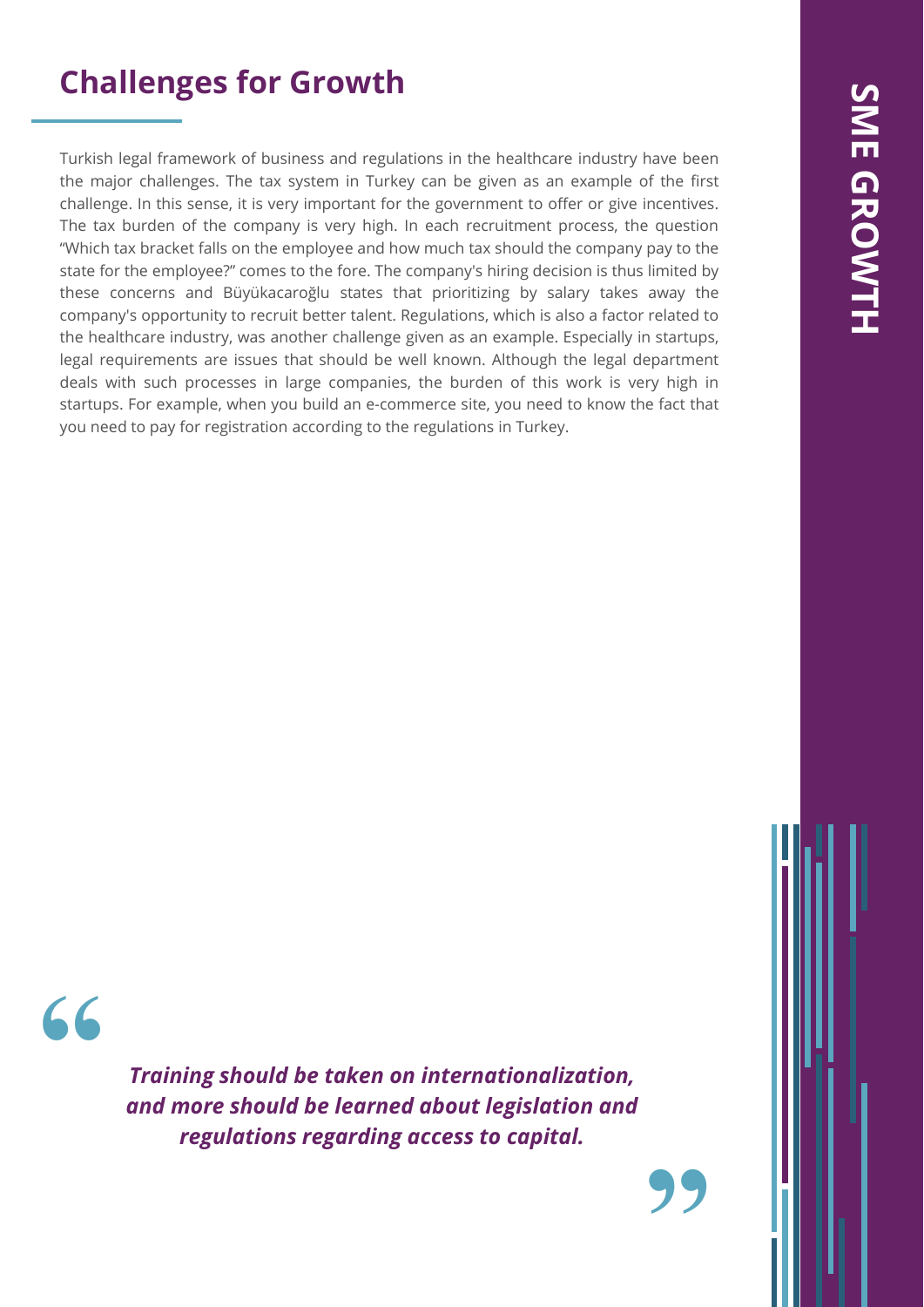## **Main Needs**

According to Büyükacaroğlu, entrepreneurial mindset, innovation management, and innovation in the business model are prominent competencies in order to achieve growth. According to Büyükacaroğlu, SMEs in Turkey are very afraid of going global and there are prejudices that need to be overcome in this regard. Büyükacaroğlu, who added that training was given at ITU about acting globally from the very beginning and they were encouraged in this regard, said that training should be taken on internationalization, and more should be learned about legislation and regulations regarding access to capital.

Vivosens consists of 15 white collars and 15 blue collars who have different needs. To exemplify, when there are part-time employees or interns, training is provided on use of the tools used in the company, cybersecurity, personal data protection law, and management of the process with the customers via peer learning. There is a longer training period for employees in the production part of the company. Although most of the training in the company is in the form of on-job training, off-the job training is also provided regularly on issues such as production technologies in Turkey, customs regulations, regulations of the Ministry of Healthcare.

Gözde and her co-founder participated in two acceleration programs where they learnt about business model, as well as how to go international. They, also, received mentoring during their incubation period. Access to capital, business model innovation and internationalization have been important themes for them.

## **Business leader importance**

Both co-founders work with their networks and expand their networks.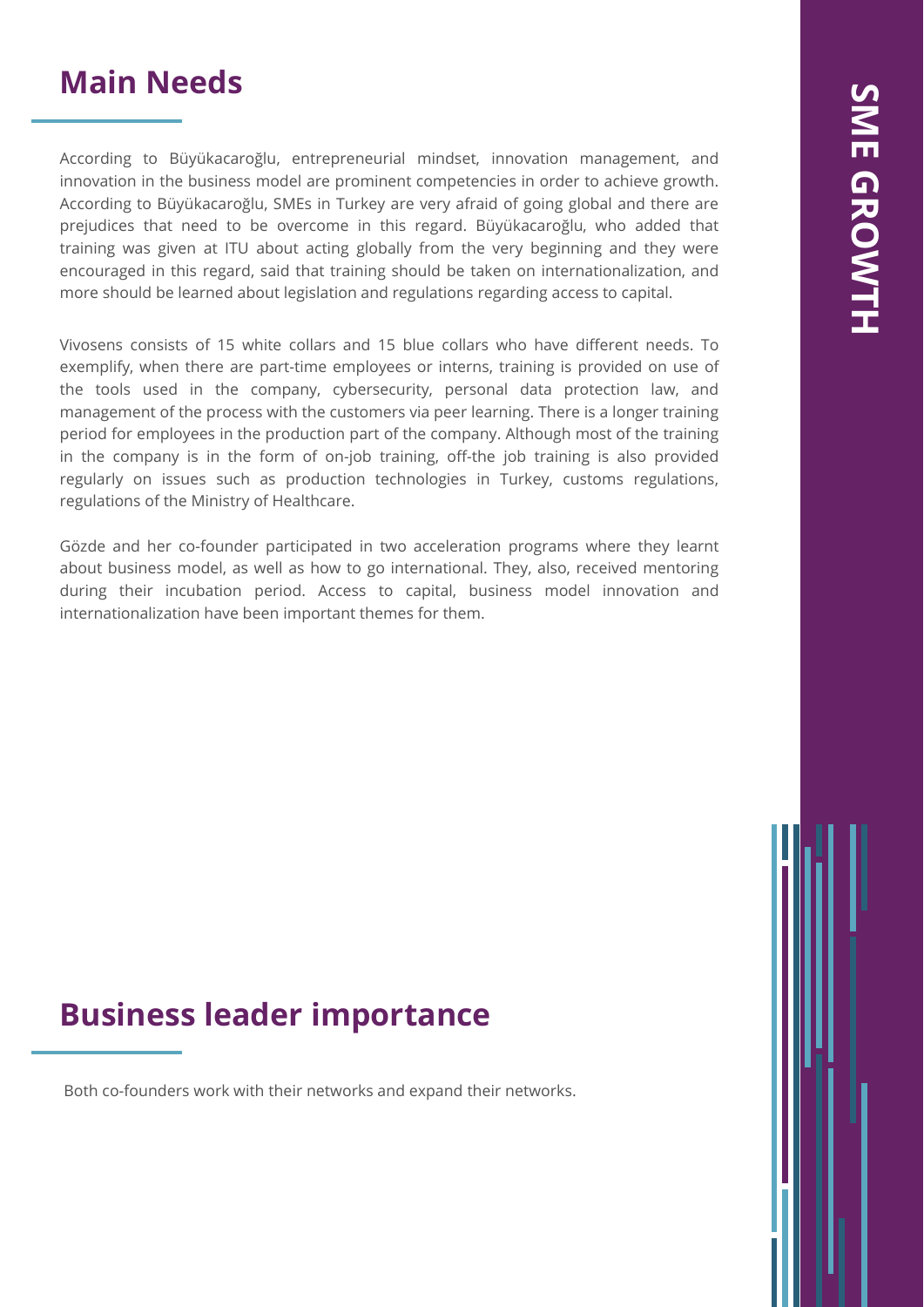## **Cooperation Partners**

Since Vivosens Technology was founded in Yıldız Technical University Science Park and its founders were undergraduate students at the time, Vivosens has been in close contact with the university . Vivosens left Yıldız Science Park at the end of 2018 and moved to İTU Science Park (ARI I) . They remained there until April 2020 . The reason for leaving is that while the company was growing, the science park could not give the space to support this growth . Büyükacaroğlu stated that the training they received from İTU Çekirdek, the incubation center of İTU, was very valuable and contributed greatly to the creation of a commercial mindset besides the engineer mindset . Another contribution of İTU was its wide network . Thanks to the mentors they had at İTU Çekirdek , they had the opportunity to develop various partnerships . Vivosens is also part of the Istanbul Healthcare Industry Cluster, which is a cluster that includes stakeholders in the healthcare industry where training is given especially on regulations . Through this cluster, a project cooperation was realized with a company in Middle East Technical University Science Park . Through this project, Vivoo will also be delivered to the customers of the partnering company . Currently, the technological cooperation of the project is about to end, and after that, the focus will be on the marketing part . Vivosens also has a consultant pool to access experts, and there is a certain share allocated to that pool . Since it is difficult to recruit someone who is very qualified in a field as a salaried employee, they are offered a stock option in return for their efforts . In the United States, where the company has operations, there is a minimum rate for this stock . It obliges to allocate a share for the inclusion of such experts and the motivation of the company's employees .

According to Büyükacaroğlu , the biggest plus of operating in a university campus is access to students . Büyükacaroğlu states that as Vivosens is a software company and as İTU is one of the best STEM institutions in Turkey, they have recruited talents from İTU . The reason for the lack of cooperation other than this is their industry dependency. Büyükacaroğlu gives an example as : "If we were a company that developed more electronics, İTU's prototype labs would be very useful for us . But when it comes to healthcare, the scope of cooperation with İTU is very limited" .

**"** *They also benefit from infrastructure features such as İTU's high -speed internet. İTU's upload speeds are our machine learning saviour.*

**"**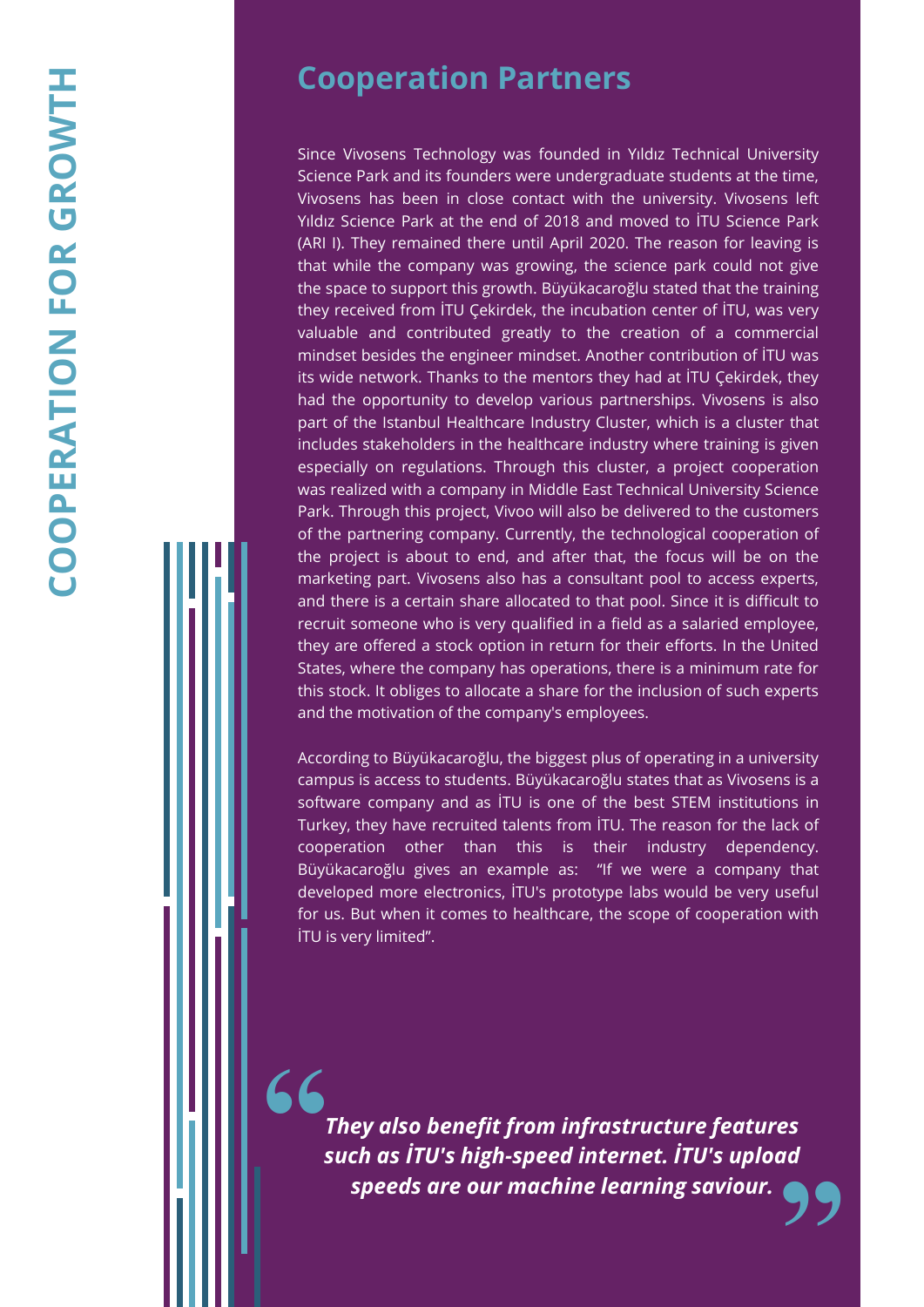

İTU Magnet (Advanced Stage Startup Space) was founded in 2017. In order to be accepted into ITU Magnet, a company must have a technology-oriented product, which is available in the marketplace (product-market fit), and is scalable with market share, export potential and trends. An expert from Venture Capital is also on the evaluation board during the admission process. In addition to these criteria, the applicant company should be subject to law 4691, which means the applicant company should carry out an R&D project, was added as a prerequisite in 2020.

Güneştepe is responsible for the acceptance of start-ups, their performance and sales follow-ups and exit processes.

**NOTE**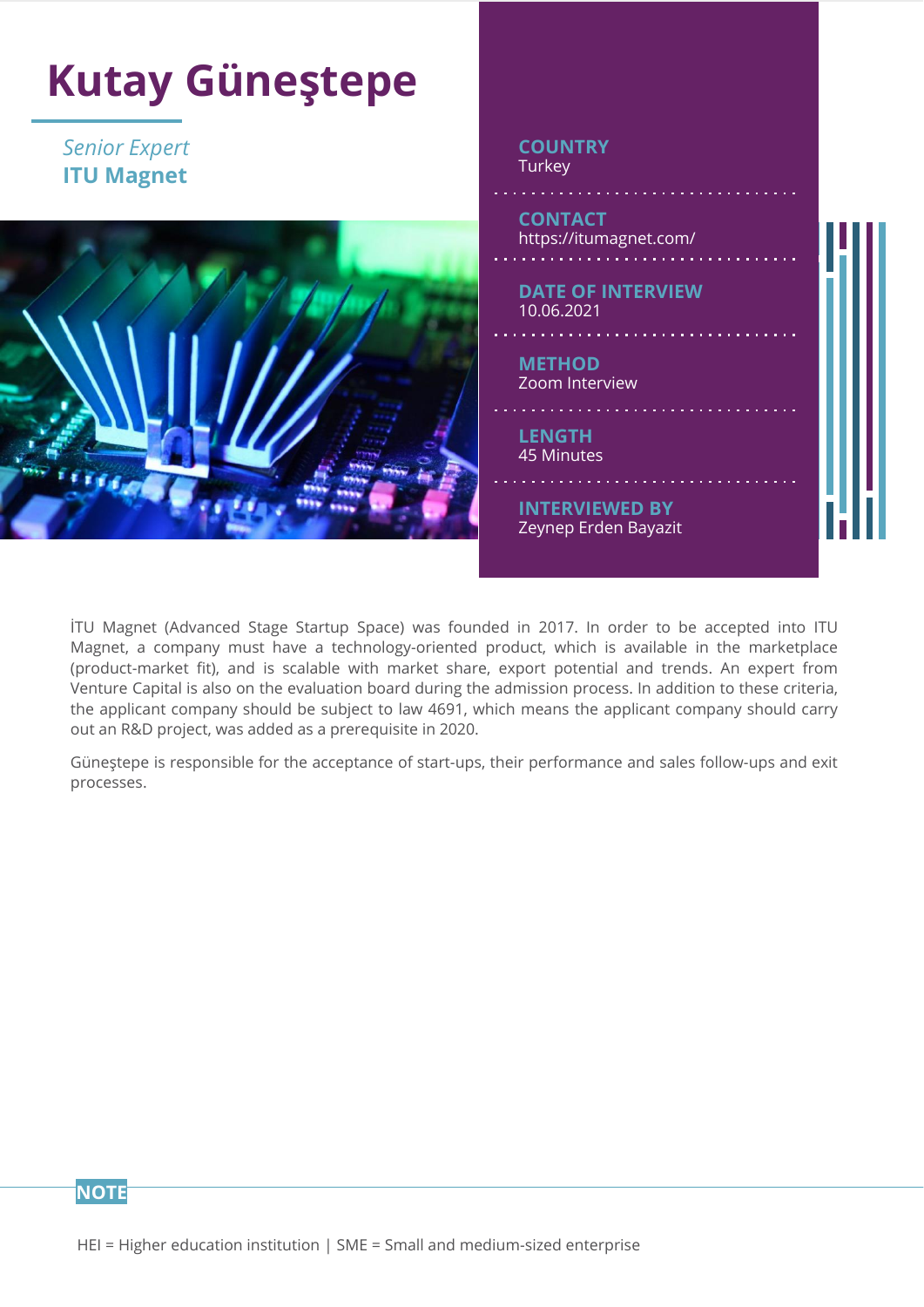## **Understanding of Growth**

İTU Magnet continues to keep companies that do not grow much. Some of the companies within İTU Magnet evolved into a lifestyle business, and pivoted different products to different industries, albeit rarely. Those who have adopted the lifestyle business aim for organic growth.

According to Güneştepe, 70% of the companies in ITU Magnet have a growth-oriented mindset and they are developing strategies to increase the number of customers.

B2B oriented companies aim to expand their business network by participating in various demo days.

## **Motivations for Growth**

While the focus of projects and customers predominates in those who have adopted the lifestyle business, the agenda of globalization is dominant in growth-oriented startups.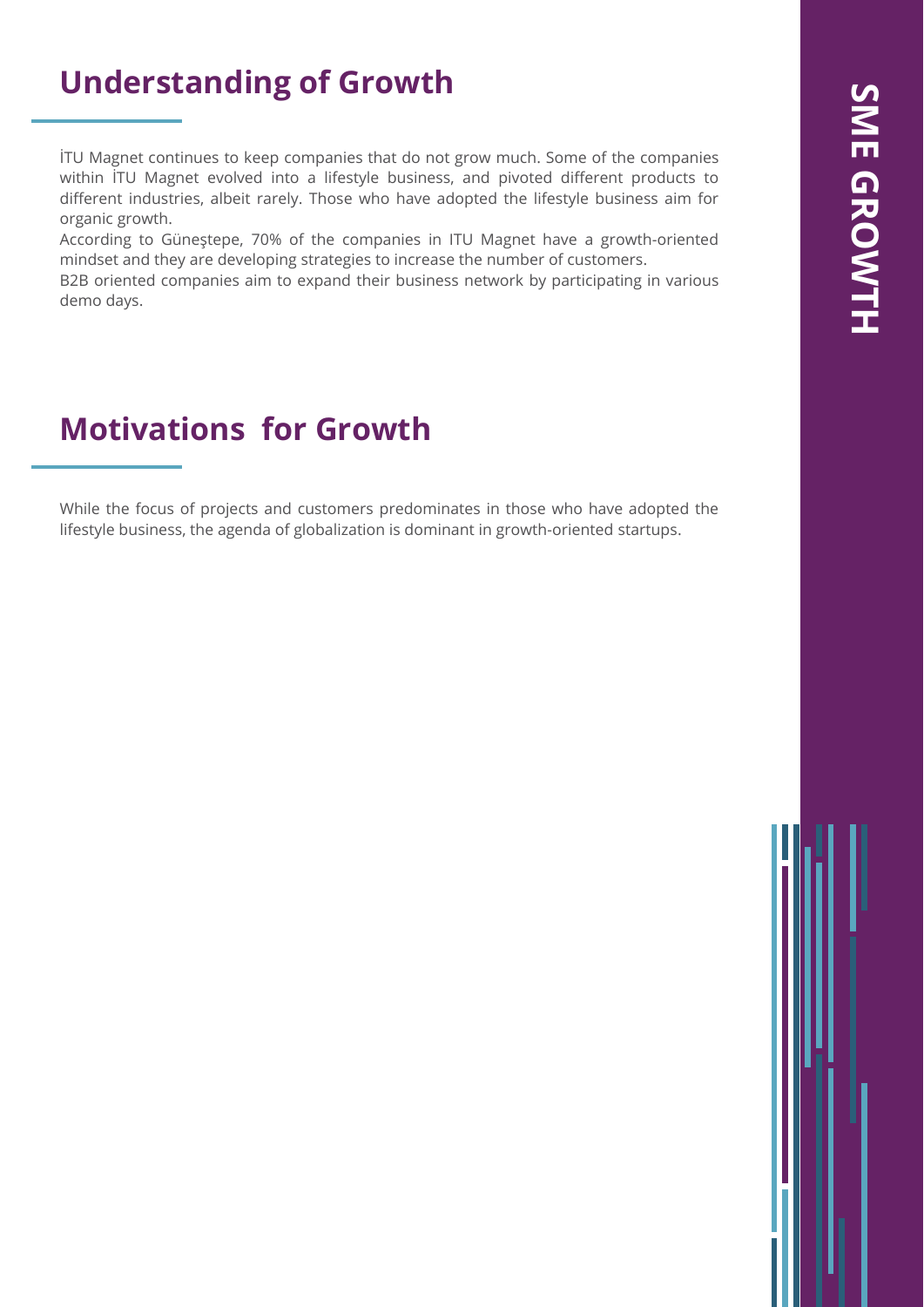## **Challenges for Growth**

**SCARCITY OF RESOURCES:** Güneștepe said that the biggest challenge of entrepreneurs is the scarcity of resources such as finance and talent. In this aspect, convincing VCs to invest, attracting and retaining talent comes to the fore. He states that one of the reasons why start-ups have difficulties in accessing the right human resource is the regulations. To be able to have an office at ITU Arı Teknokent and ITU Magnet, it is necessary to participate in the fingerprint scanning process every day, as part of science park regulations . Candidates and current employees do not want to accept the biometric screening prerequisite, as the work-from-home order has become widespread in the pandemic conditions.



*He states that one of the reasons why start-ups have difficulties in accessing the right human resource is the regulations.*

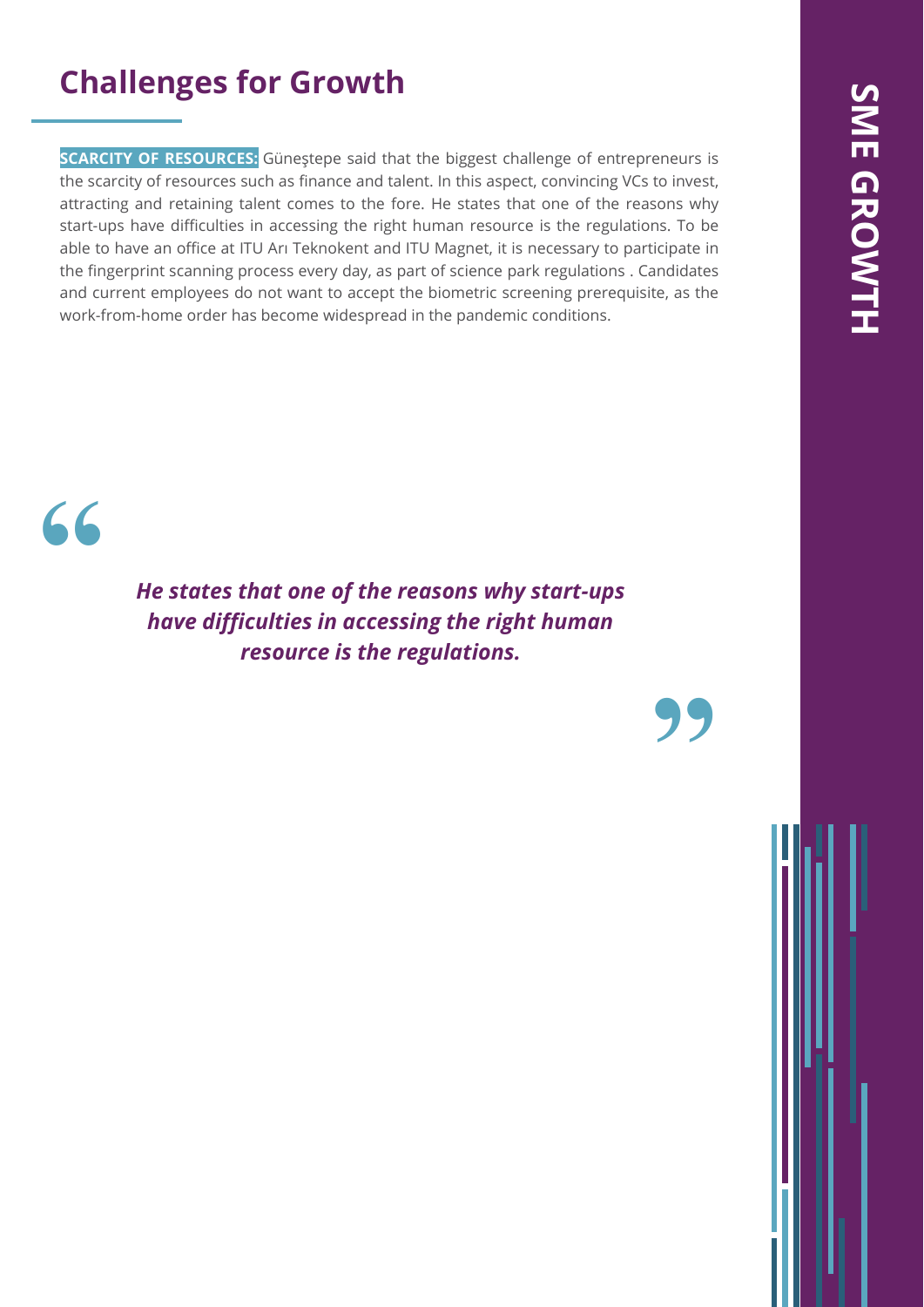## **Key Success Factors**

Companies within the scope of ITU Magnet achieve an average of 150% growth in 6 months. Revenue, R&D revenue, number of customers and number of employees stand out as key success factors for growth. The growth in the number of employees is not expected to be parallel to other growths. One of the criteria for successful growth is that the company can produce a product that can solve a problem and achieve a problemsolution fit.



*One of the criteria for successful growth is that the company can produce a product that can solve a problem and achieve a problem-solution fit.*

**"**

## **Business leader importance**

According to Güneştepe, one of the unique abilities of the leader is her/his ability to identify and seize the opportunities in the market, thanks to her/his experience in the industry. As Güneştepe stated, in addition to the abilities that can provide product-market fit, it is also important to have a network to reach talent and customers.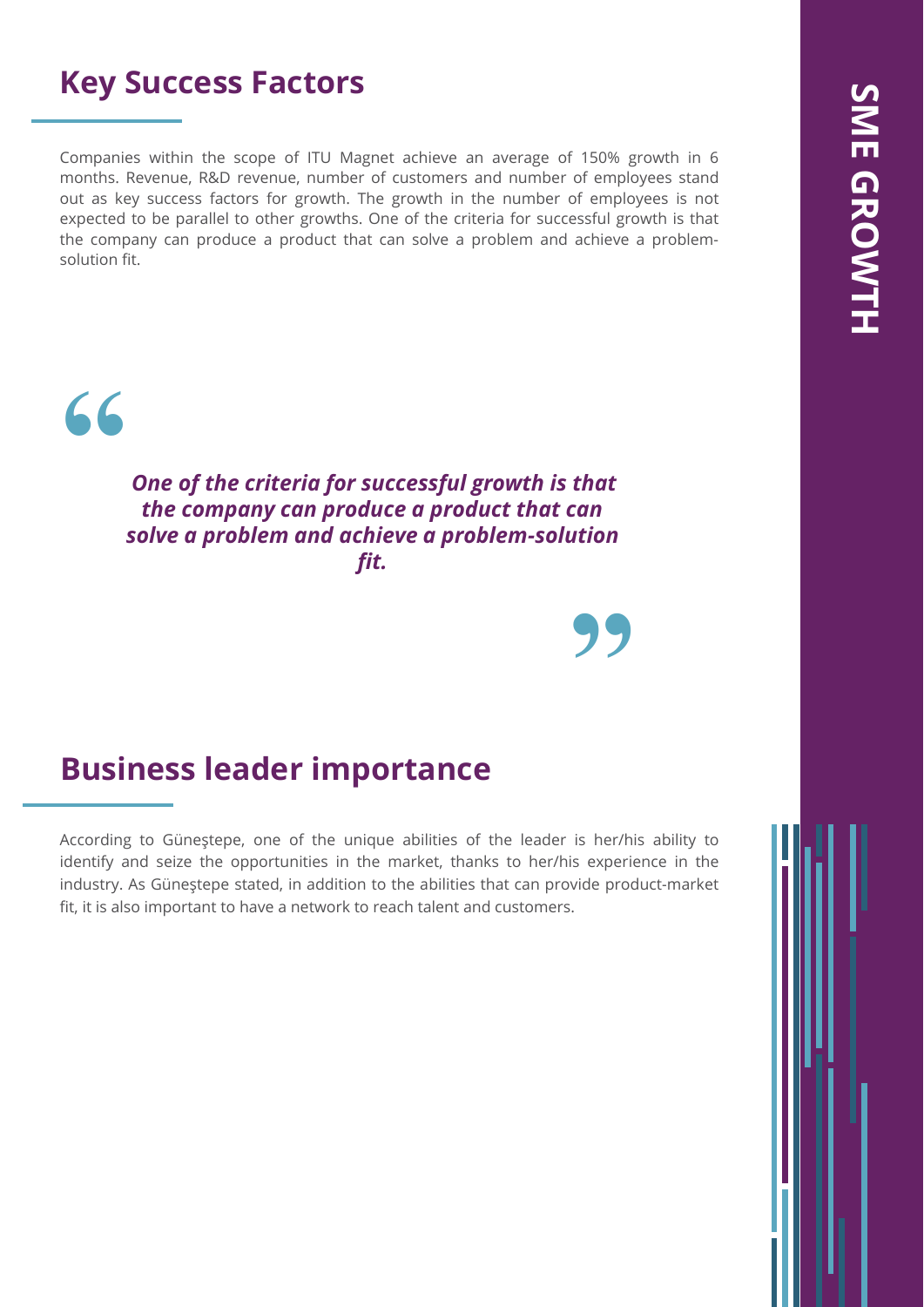As Güneştepe stated, approximately 60% of the companies within ITU Magnet cooperate with the university. These collaborations were formed either with the companies' own initiatives or with the encouragement of İTU Magnet. Güneştepe thinks that the interface structures at İTU are well-constructed in terms of cooperation.



*Güneştepe thinks that the interface structures at İTU are well-constructed in terms of cooperation.*

**"**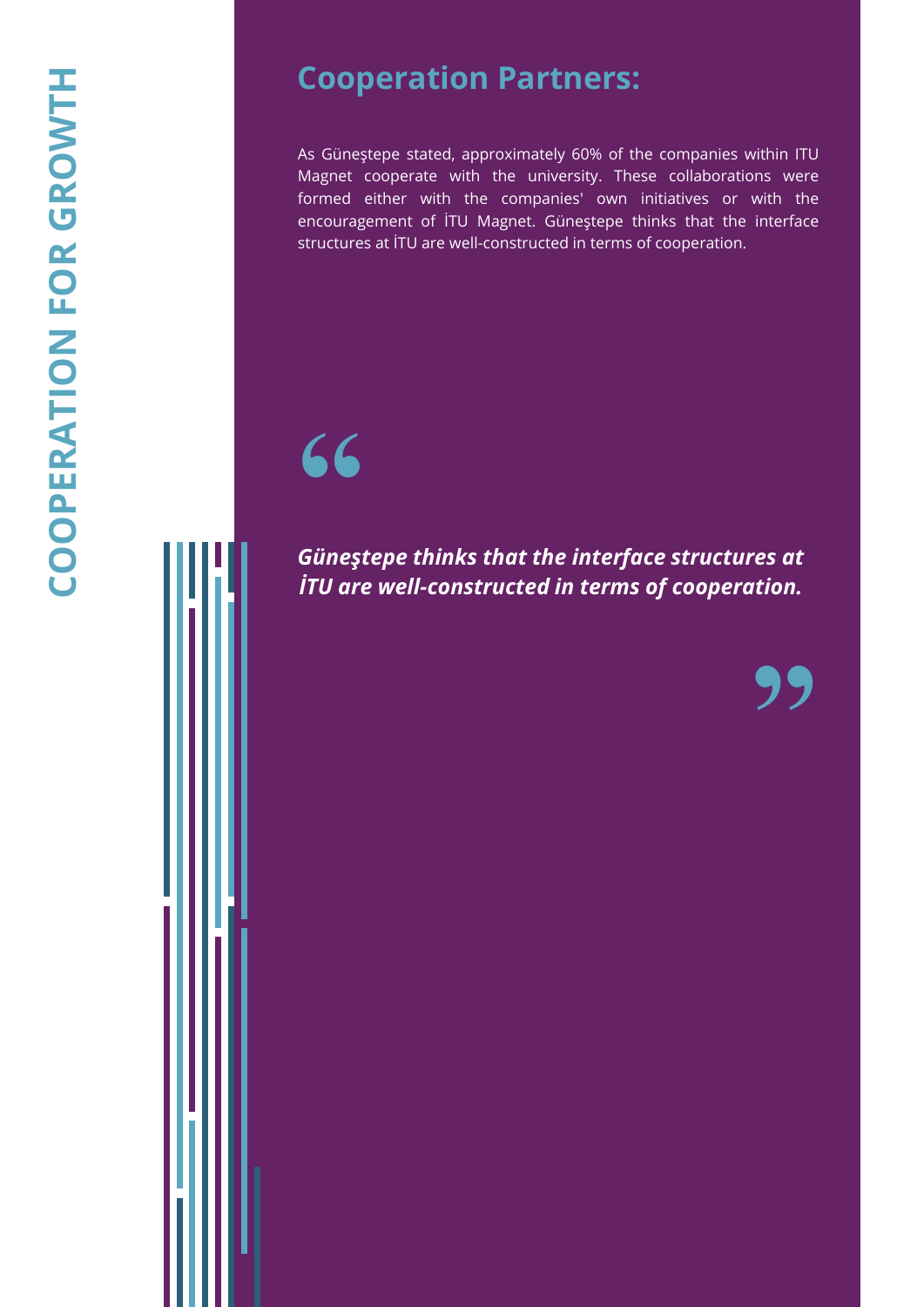

Arman was the founder of KNS, which is a digital marketing company focused in shopping malls. In the journey of this company, he and his business partner in KNS established VenueX in 2017 when they realized KNS was not a scalable business and could not take quick action. In 2020, VenueX joined the Innogate (İTU international acceleration program) program. This firm digitizes commercial real estate maps, such as shopping malls and airports, and integrates them into major worldwide map applications. KNS is a major contributor to the VenueX company's funding.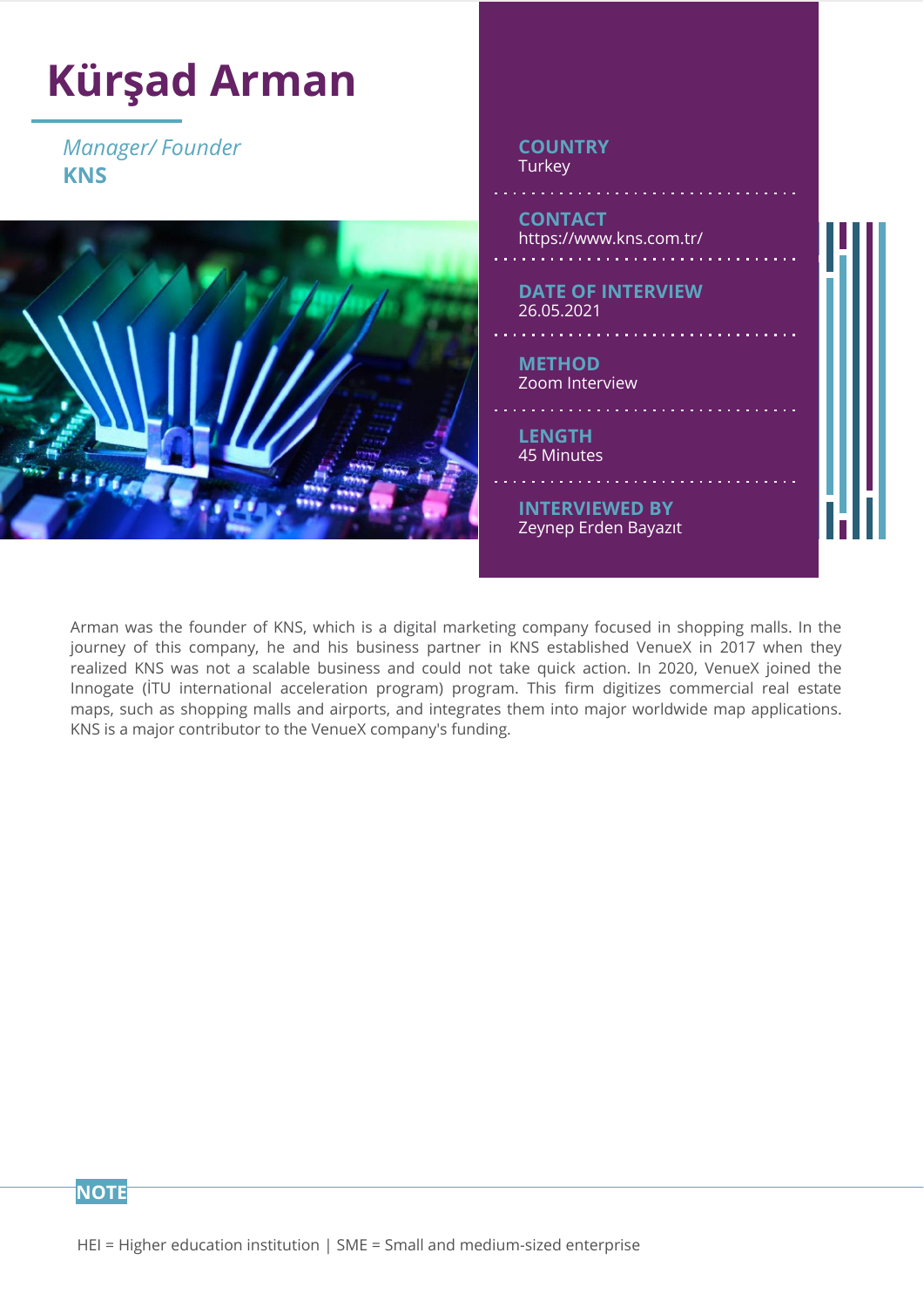## **Understanding of Growth**

VenueX, as Arman stated, is a company that intends to grow globally. Even though investing in growth is similar to investing in traditional marketing, he claims that growth should be organic. It's a way of putting that we can get to the customer and end-user more rapidly. When money is spent on a strategy, it's traditionally called performance marketing, and he thinks growth is a different concept than performance marketing. Arman stated that they would grow in accordance with the market development strategy. Another strategy is their collaboration with their overseas resellers. They prioritize finding resellers who dominate the retail industry, who offer digital solutions to companies in this industry, understand the sales processes and sell cycles, and comprehend the decision-makers and how they decide. They implement an advancement strategy by paying their key partners a low retainer fee and a high success fee. He believes that geographical barriers to company growth exist. Therefore, he offered his advisory board position to a team with private equity experience who were already advising shopping malls and retailers in London. They wanted to be open to overseas opportunities by networking with people from abroad, and he benefited from his networking by offering a board position at VenueX to someone he had worked with at KNS as a growth strategy.

## **Motivations for Growth**

When they realized that the growth of KNS was close to a halt, the company VenueX was founded with the motivation to grow. When they discovered how businesses in other countries could scale and realized how large they could become, they noticed they could do more and moved on.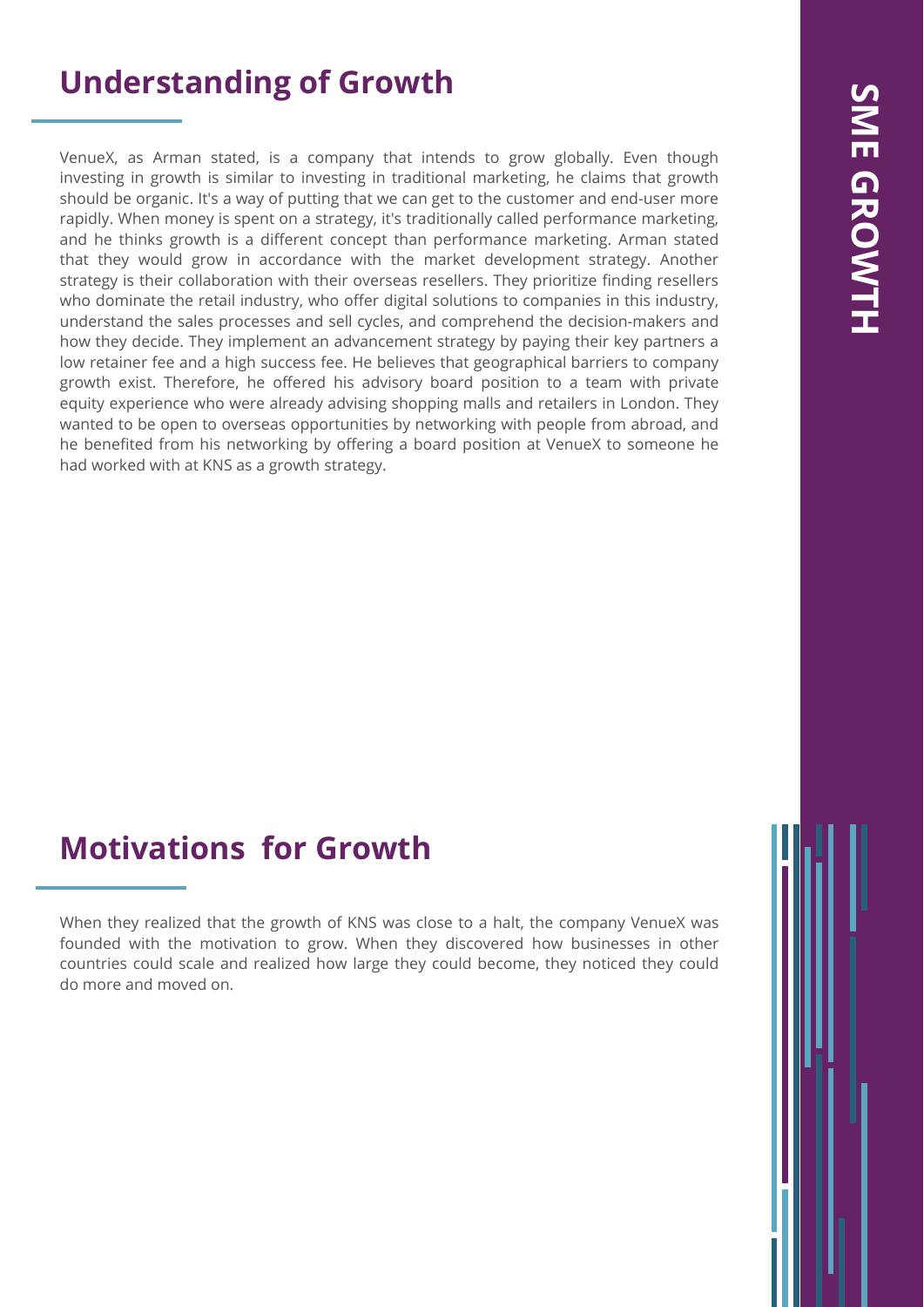## **Challenges for Growth**

Once KNS reached a certain growth, they had difficulties in accessing and capitalizing on new opportunities as their business model were overly customized.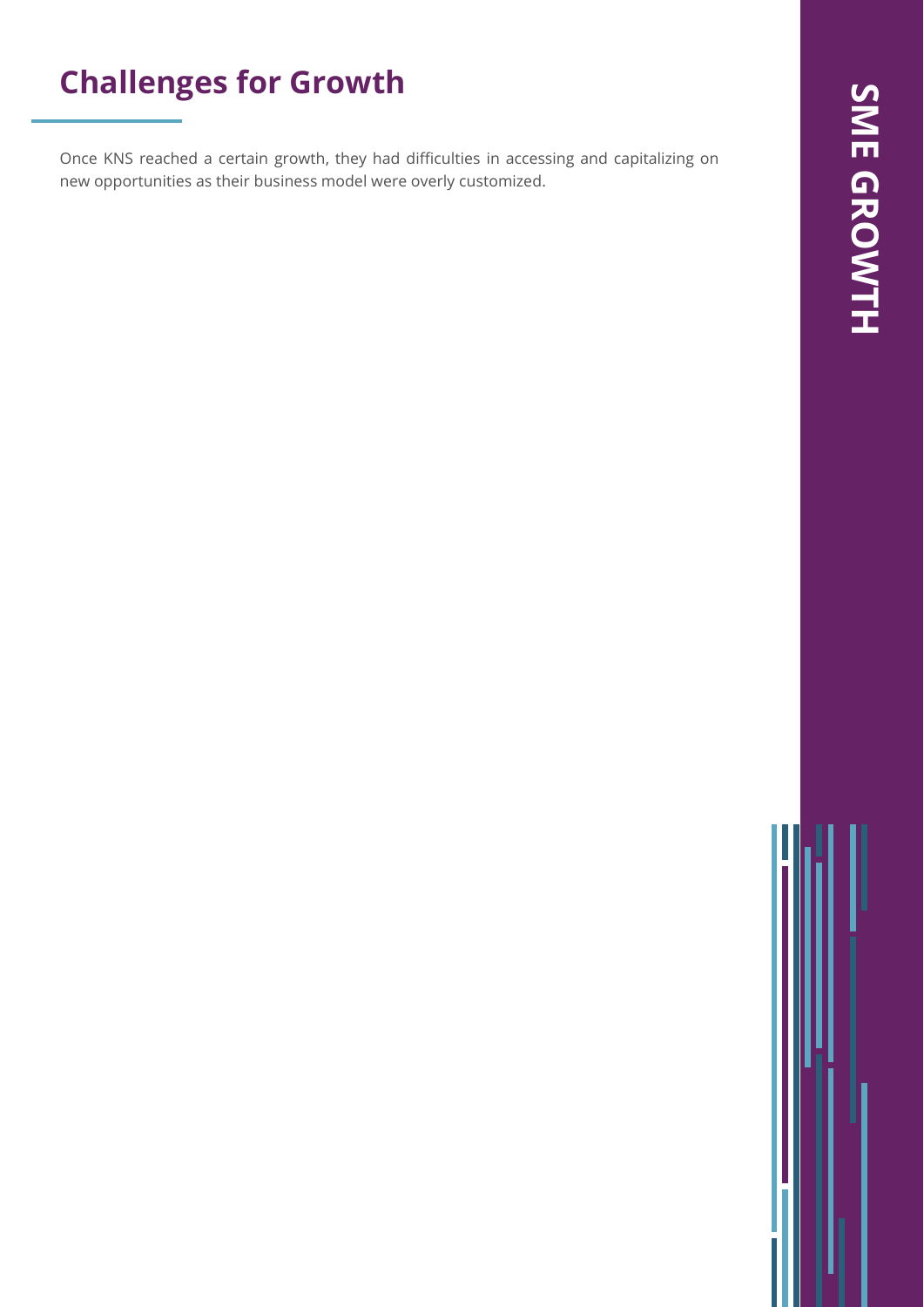## **Key Success Factors**

Kürşad stated that creating opportunities for growth is crucial. Marketing, business development, and understanding how to resonate with different businesses are key success factors for successful growth. He emphasized that understanding an opportunity stems from knowledge of one's own field and domain expertise.

## **Business leader importance**

The VenueX company has a growth director, who has previous experience with companies with a similar business model that are scalable. They offered her company shares to include her in the company, and they wanted this director to employ and train someone to secure the business's continuity. Kürşad believes that a company leader should be able to detect and identify opportunities, as well as mobilize their networks.

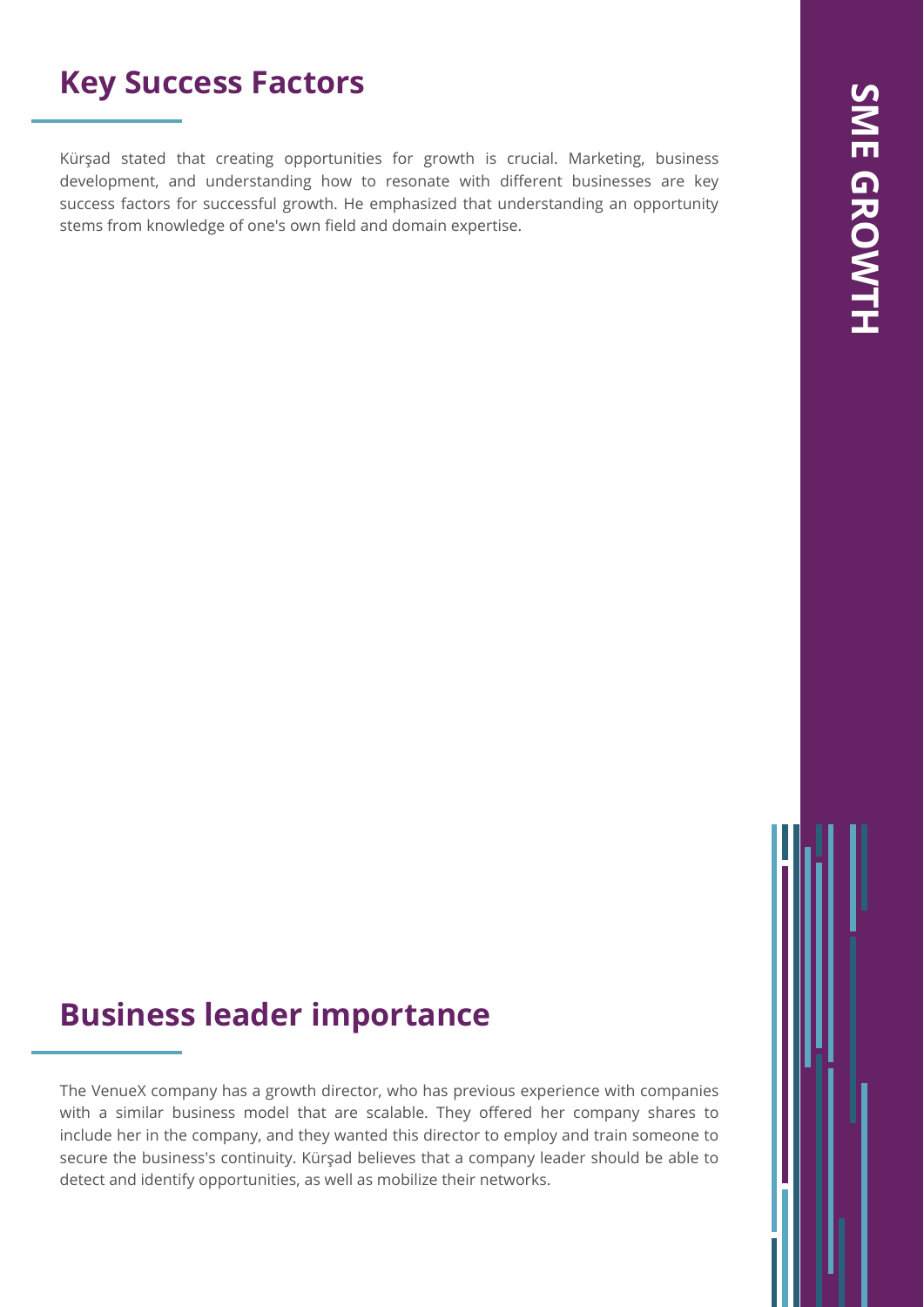## **Cooperation with Universities**

They have already participated in Innogate, which is the ITU ARI Science Park program. Innogate is an international online acceleration program that connects Turkish technology businesses with potential US clients, investors and business partners, to assist them with their expansion into worldwide markets through training, consulting and coaching. As Venuex, they also received consultancy from academicians for product development.

Universities, according to Arman, can provide jobs for SMEs and can also combine startups to create new business opportunities by bringing them all under one roof. Universities can categorize companies in their science parks based on their industries and then make startup proposals to companies in the market based on the category in which they are interested. Furthermore, universities can be clients for companies to test their demos, and if the prototype is successful, it can become an important reference for these companies.

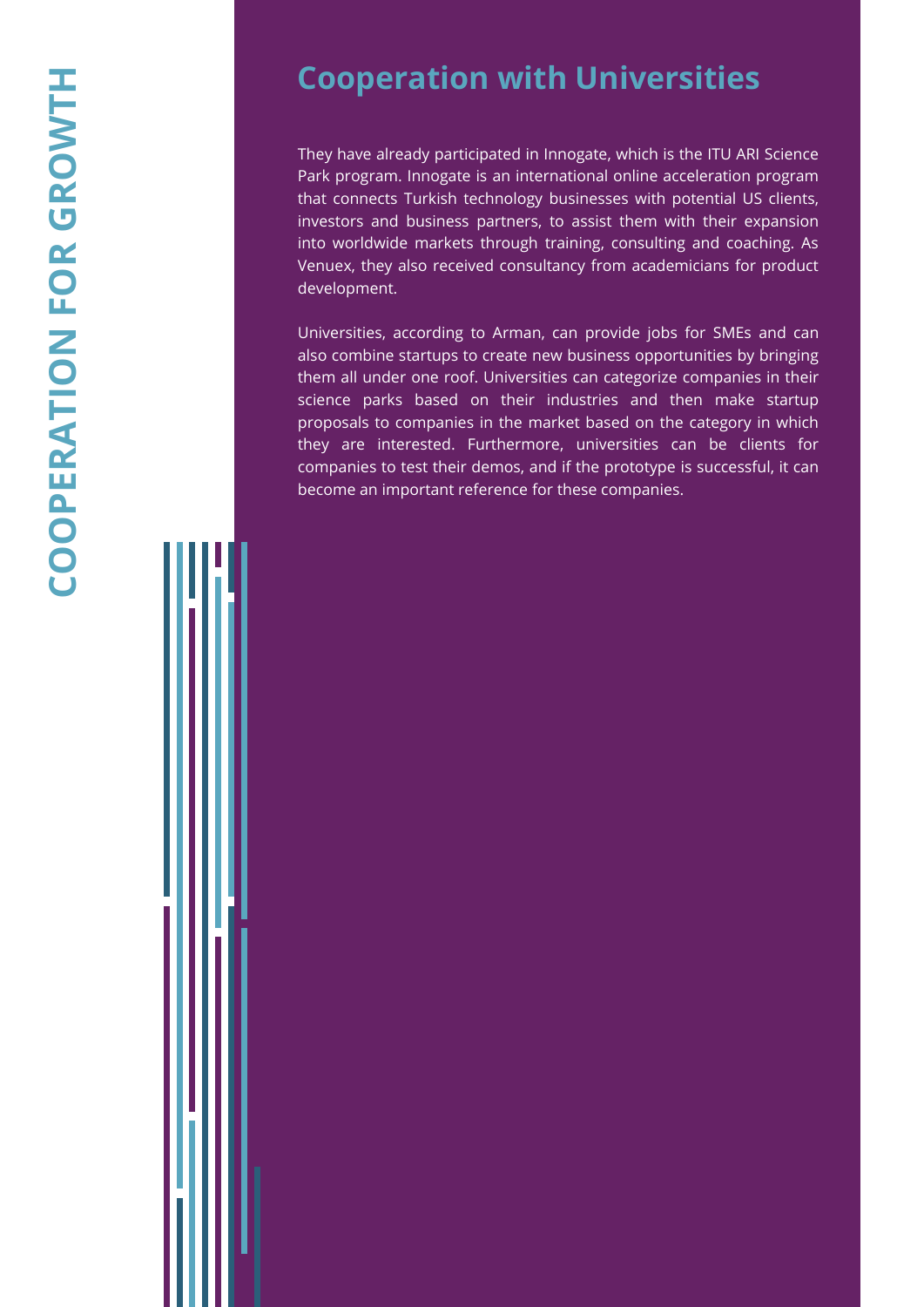

Selma Bahçıvanoğlu has her undergraduate degree in political science and international relations from Marmara University in 2007. Bahçıvanoğlu has her master's degree in Turkish modern history from Boğaziçi University in 2009. After working in various think-tanks funded by European Union programs, she started working at ITU Arı Science park in 2013. Bahçıvanoğlu is responsible for incubation and acceleration programs in ITU Çekirdek Incubation Center.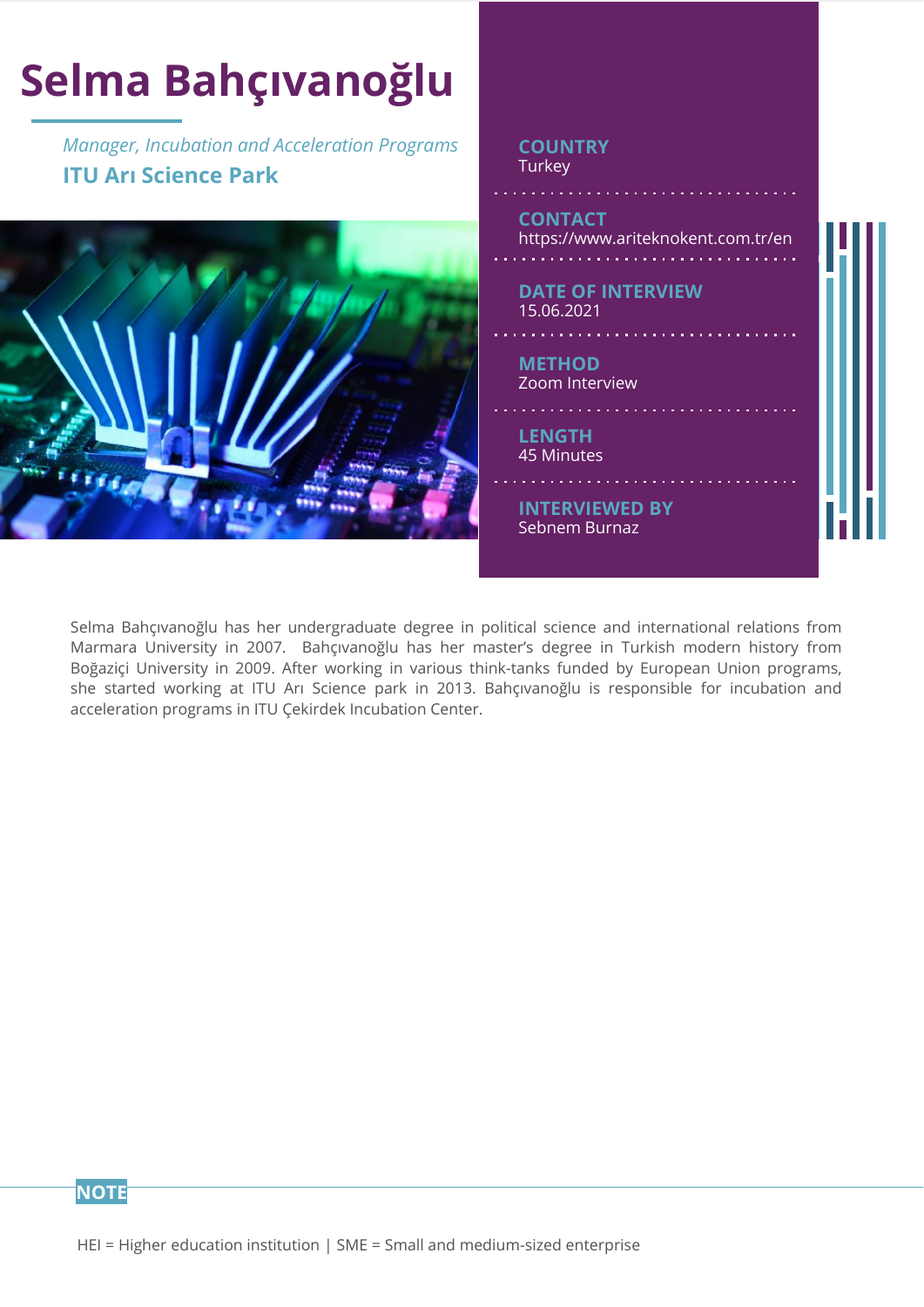## **Understanding of Growth**

Bahçıvanoğlu said that there is a difference in growth perspective between startups with an incubation program experience and startups without such training. She encountered many SMEs advancing with traditional sales. She gave an example that includes SME founders who said, "I've been an SME for 8 years. After I've grown this much, do I really need training/mentoring? I'm the one who should be the mentor here". Firms like these have adopted a growth based more on revenue growth.

On the other hand, in startups, the focus is on investment-oriented growth with investors and sales.

## **Motivations for Growth**

Bahçıvanoğlu asserted that the startup founder's own vision feeds her/his motivation to grow. As a motivation for the growth of SMEs and their desire for internationalization, she also gives the fluctuating economy of Turkey as a motivation to internationalize.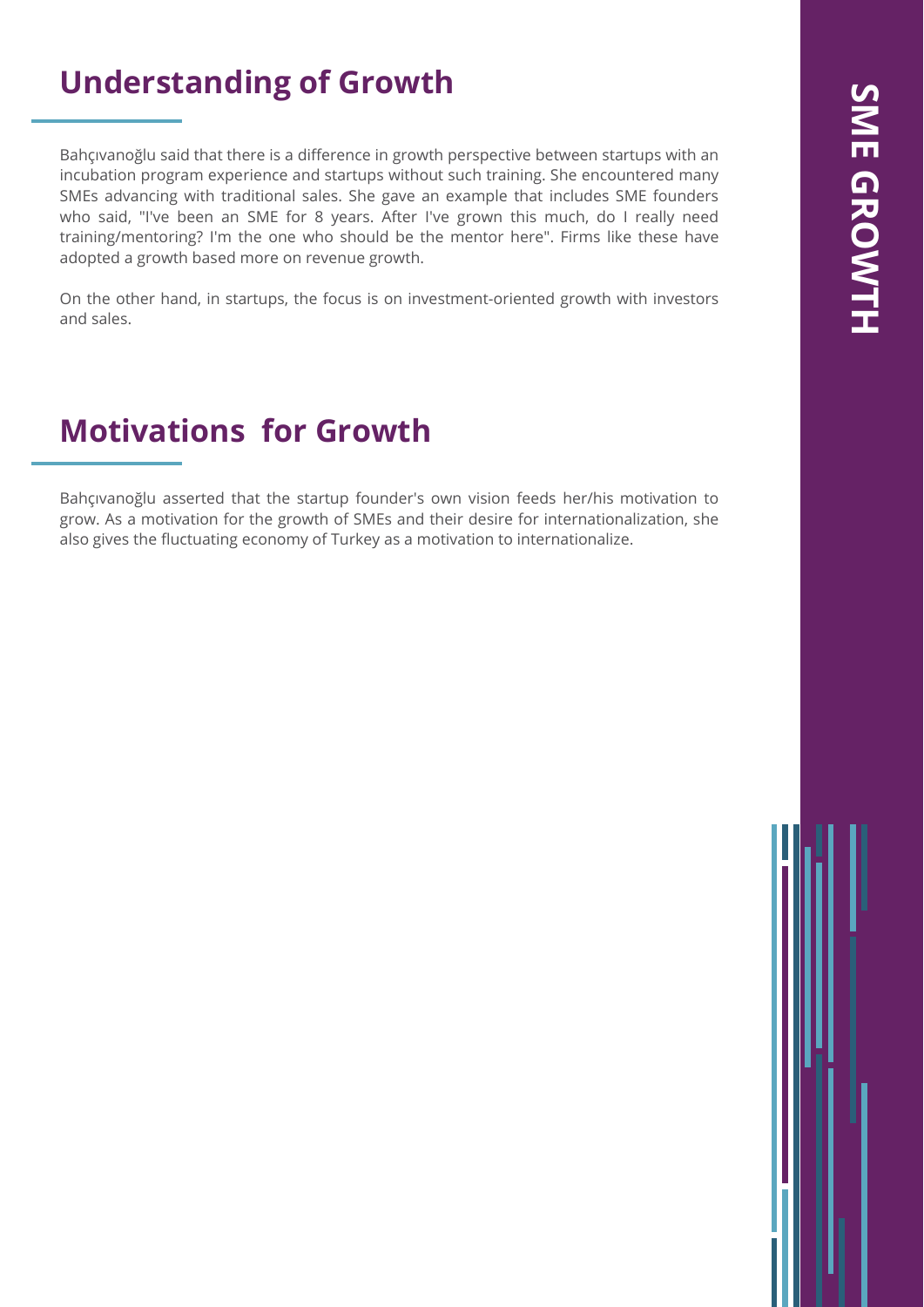## **Challenges for Growth**

Bahçıvanoğlu stated that at the first stages, it is very difficult for a SME or a start-up to do business with a large company. She added that attracting and retaining the talent during the growth phase is also challenging for SMEs.

## **"**

*…attracting and retaining the talent during the growth phase is also challenging for SMEs.*

**"**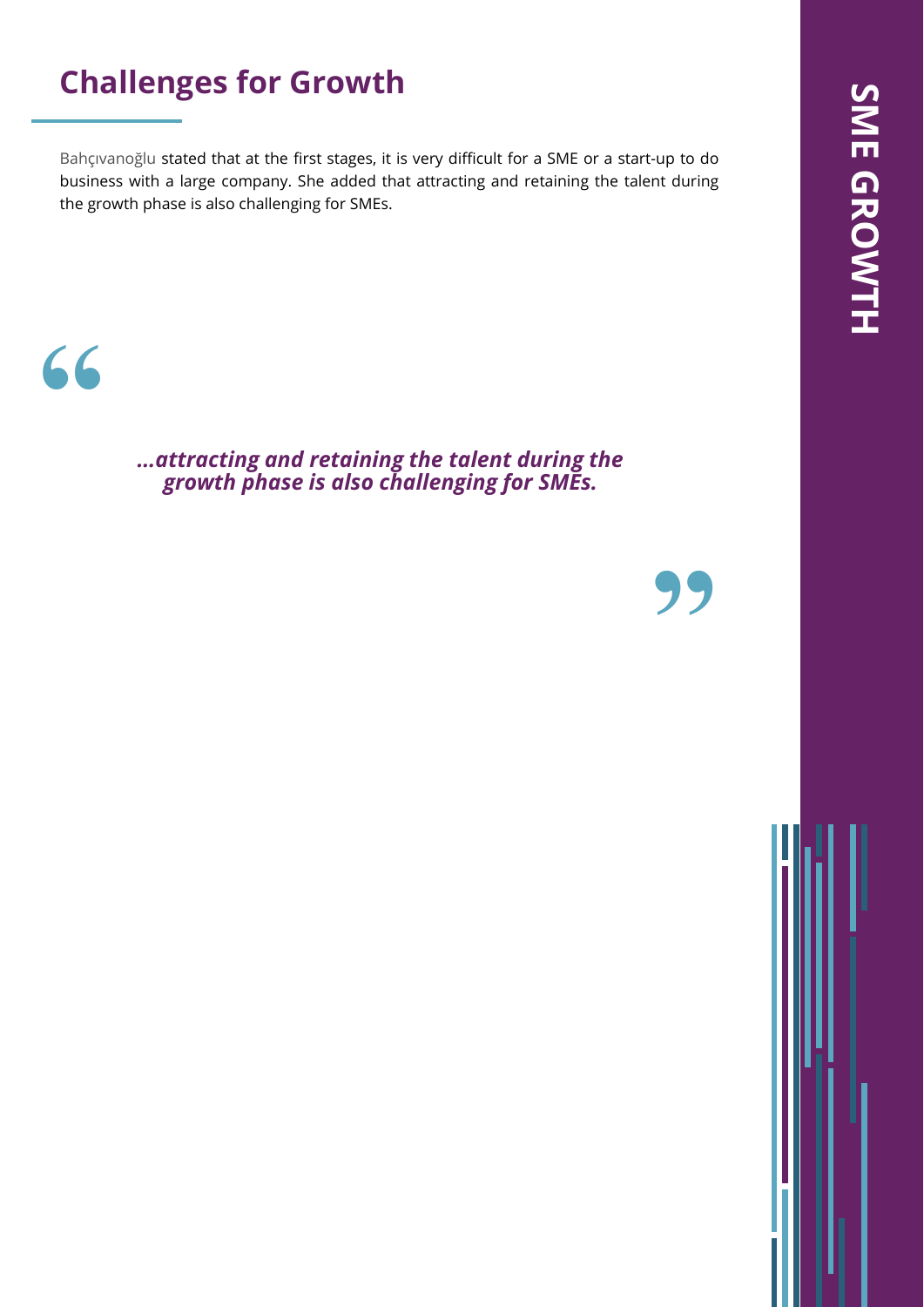## **Key Success Factors**

**CAPTURING GROWTH TRENDS:** According to Bahçıvanoğlu, capturing growth trends is one of the critical success factors for the growth of SMEs. It is also important for SME founders to have a coachable mindset that takes suggestions and absorbs the feedback s/he receives, and determines the strategy accordingly. In addition, she stated that the ability to manage talent is an important factor for successful growth. Lastly having a common goal among team members within SME is one of the critical factors for successful growth.



*…having a common goal among team members within SME is one of the critical factors for successful growth.*

**"**

## **Business leader importance**

According to Bahçıvanoğlu, if one of the founding partners has a certain business model, financial outlook or an MBA, and follows international trends, the startup can achieve healthy growth. Bahçıvanoğlu gave the example of LA Software, one of the 3rd term participants of the Innogate program. Focusing on software solutions in supply chain management, LA Software covers 80% of the market in 11 years with a team of 40 people. Once the founders had realized that they have dominated the market and decided to apply to Innogate to open up to the international market. They found their first customer in Chicago 6 months after expanding to the US.